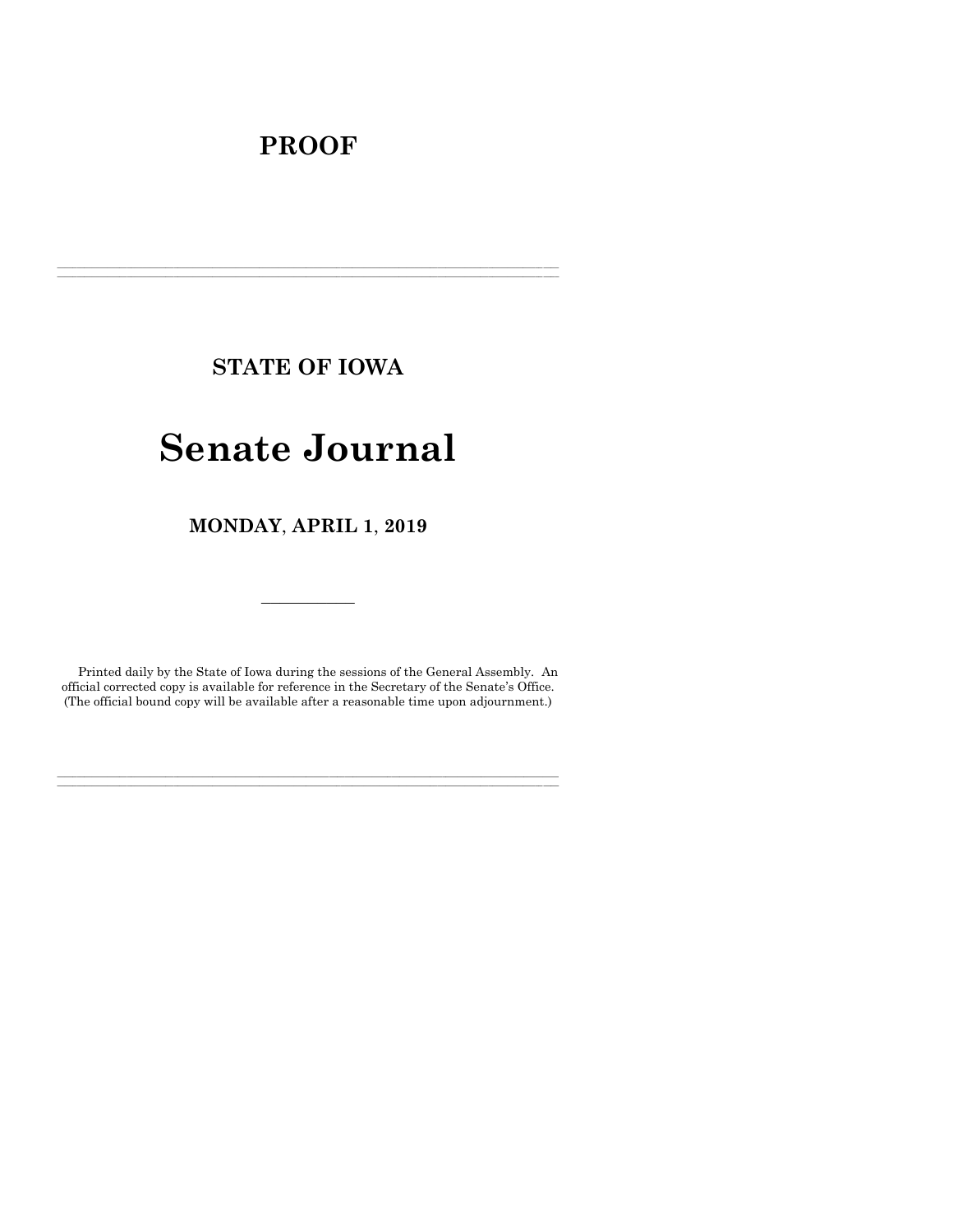# **JOURNAL OF THE SENATE**

 $\overline{\phantom{a}}$ 

SEVENTY-EIGHTH CALENDAR DAY FORTY-FIFTH SESSION DAY

Senate Chamber Des Moines, Iowa, Monday, April 1, 2019

The Senate met in regular session at 1:04 p.m., President Schneider presiding.

Prayer was offered by Pastor Tony Stec, of the Valley Church in West Des Moines, Iowa. He was the guest of Senator Lofgren.

# PLEDGE OF ALLEGIANCE

The Pledge of Allegiance was led by Senate Page Seth Fiala.

The Journal of Thursday, March 28, 2019, was approved.

#### **RECESS**

On motion of Senator Whitver, the Senate recessed at 1:06 p.m. until the completion of the committee on Rules and Administration.

#### RECONVENED

The Senate reconvened at 1:10 p.m., President Schneider presiding.

#### INTRODUCTION OF RESOLUTION

**[Senate Resolution 17](https://www.legis.iowa.gov/legislation/BillBook?ga=88&ba=SR17)**, by Giddens, Johnson, and Dotzler, a resolution for recognizing and congratulating Drew Foster on winning the 2019 National Collegiate Athletic Association Division I Wrestling National Championship in the 184-pound weight class.

Read first time under Rule 28 and referred to committee on **Rules and Administration**.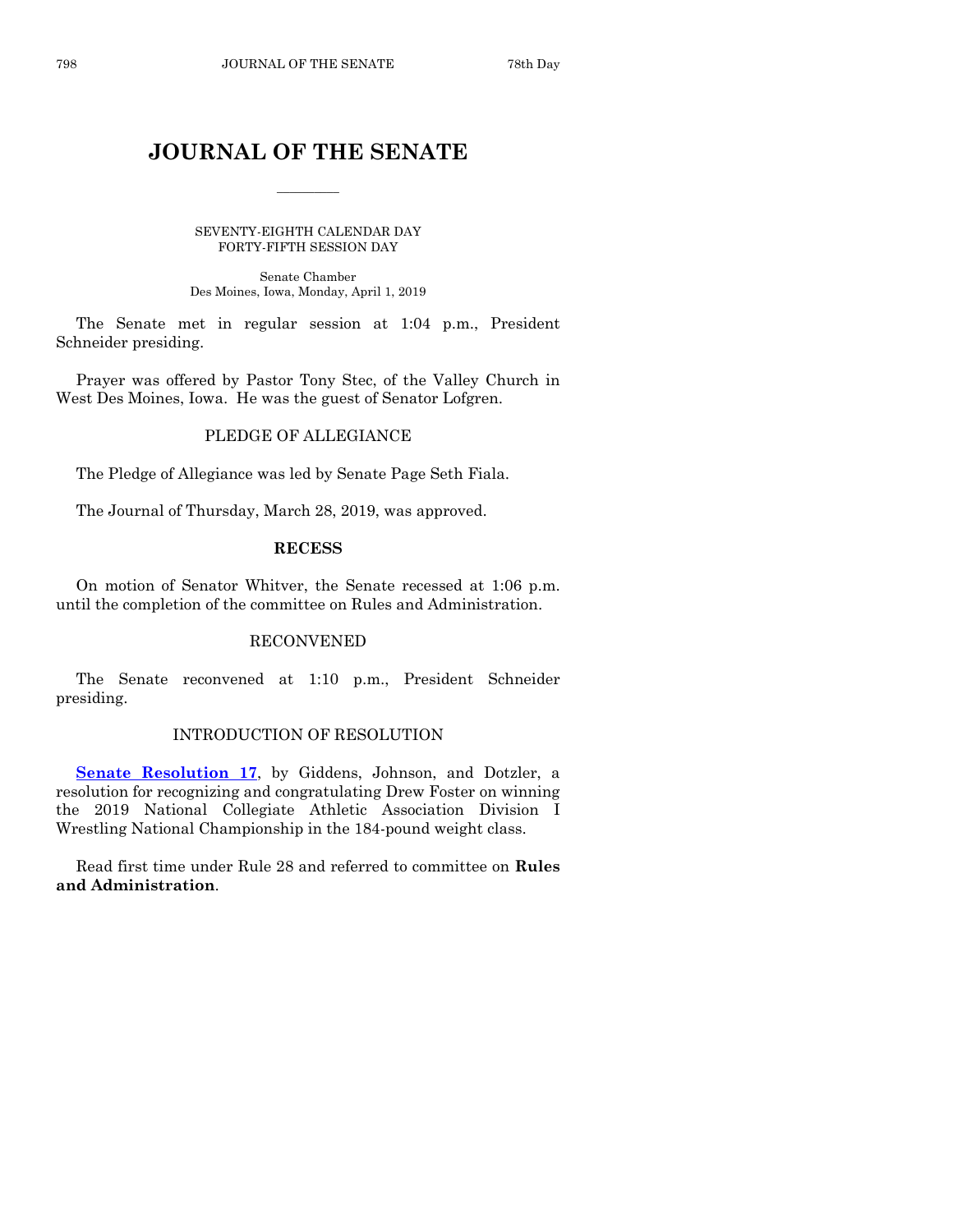#### FINAL COMMITTEE REPORTS OF BILL ACTION

#### **RULES AND ADMINISTRATION**

**Bill Title:** [SENATE RESOLUTION](https://www.legis.iowa.gov/legislation/BillBook?ga=88&ba=SR15) 15, a resolution for commending Iowa Public Television on the statewide educational network's 50th anniversary and recognizing March 31, 2019, as Iowa Public Television Day at the Iowa State Capitol.

#### **Recommendation:** DO PASS.

**Final Vote:** Yeas, 10: Whitver, Schneider, Petersen, Behn, Bolkcom, Feenstra, Jochum, Ragan, Sinclair, and R. Smith. Nays, none. Absent, 1: Chapman.

**Fiscal Note:** NOT REQUIRED UNDER JOINT RULE 17.

#### **ALSO**

**Bill Title:** [SENATE RESOLUTION](https://www.legis.iowa.gov/legislation/BillBook?ga=88&ba=SR17) 17, a resolution for recognizing and congratulating Drew Foster on winning the 2019 National Collegiate Athletic Association Division I Wrestling National Championship in the 184-pound weight class.

#### **Recommendation:** DO PASS.

**Final Vote:** Yeas, 10: Whitver, Schneider, Petersen, Behn, Bolkcom, Feenstra, Jochum, Ragan, Sinclair, and R. Smith. Nays, none. Absent, 1: Chapman.

**Fiscal Note:** NOT REQUIRED UNDER JOINT RULE 17.

### CONSIDERATION OF RESOLUTIONS (Regular Calendar)

Senator Whitver asked and received unanimous consent to take up for consideration Senate Resolutions 15 and 17.

#### **[Senate Resolution 15](https://www.legis.iowa.gov/legislation/BillBook?ga=88&ba=SR15)**

On motion of Senator Sinclair, **Senate [Resolution 15](https://www.legis.iowa.gov/legislation/BillBook?ga=88&ba=SR15)**, a resolution for commending Iowa Public Television on the statewide educational network's 50th anniversary and recognizing March 31, 2019, as Iowa Public Television Day at the Iowa State Capitol, with report of committee recommending passage, was taken up for consideration.

Senator Sinclair moved the adoption of [Senate Resolution 15,](https://www.legis.iowa.gov/legislation/BillBook?ga=88&ba=SR15) which motion prevailed by a voice vote.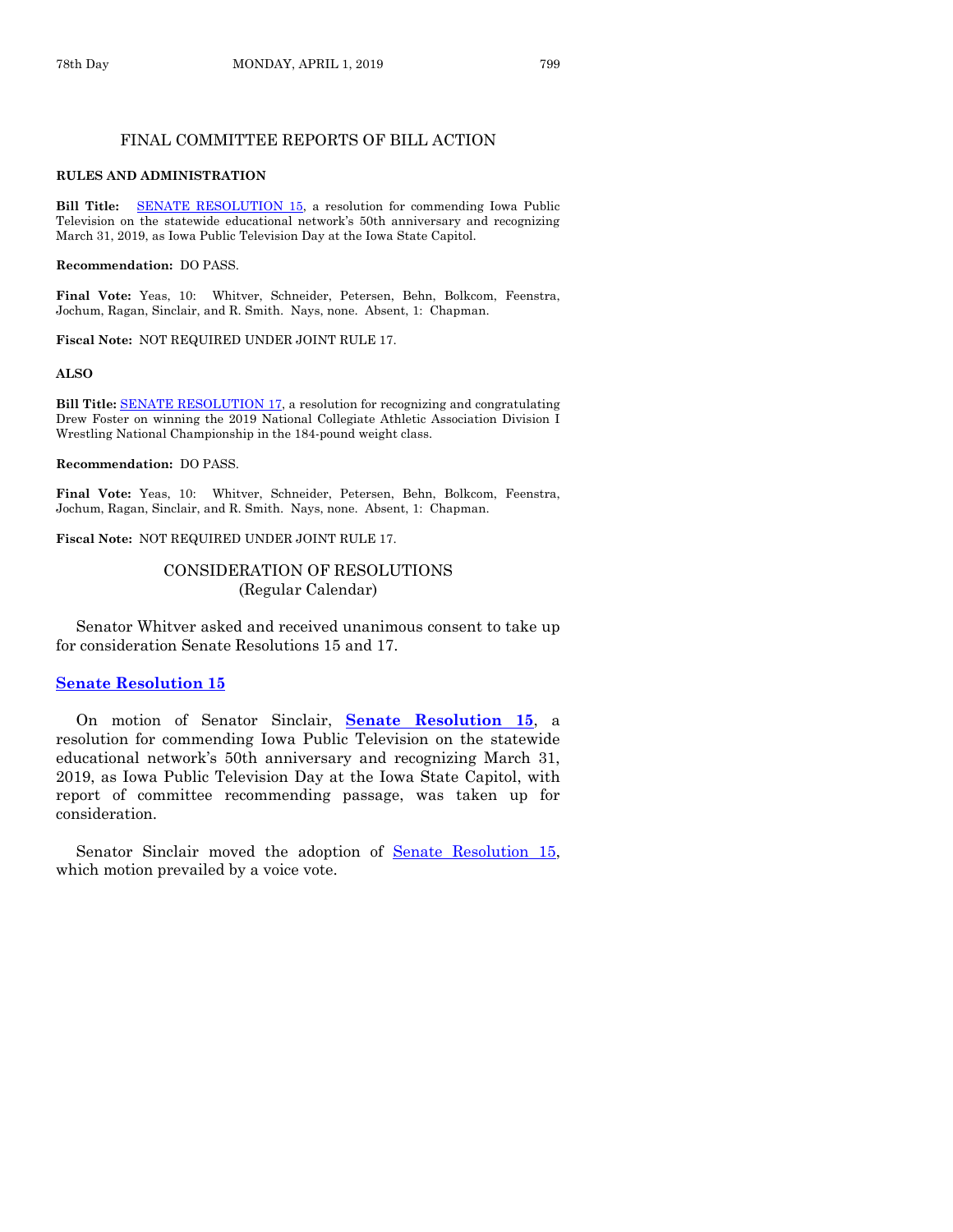# **[Senate Resolution 17](https://www.legis.iowa.gov/legislation/BillBook?ga=88&ba=SR17)**

On motion of Senator Giddens, **Senate [Resolution 17](https://www.legis.iowa.gov/legislation/BillBook?ga=88&ba=SR17)**, a resolution for recognizing and congratulating Drew Foster on winning the 2019 National Collegiate Athletic Association Division I Wrestling National Championship in the 184-pound weight class, with report of committee recommending passage, was taken up for consideration.

Senator Johnson moved the adoption of [Senate Resolution 17,](https://www.legis.iowa.gov/legislation/BillBook?ga=88&ba=SR17) which motion prevailed by a voice vote.

The Senate stood at ease at 1:20 p.m. until the fall of the gavel for the purpose of party caucuses.

The Senate resumed session at 3:56 p.m., President Schneider presiding.

# BILL REFERRED TO COMMITTEE

President Schneider announced that **[Senate File 515](https://www.legis.iowa.gov/legislation/BillBook?ga=88&ba=SF515)** was referred from the Regular Calendar to the committee on **Ways and Means** under Senate Rule 38.

# CONSIDERATION OF BILL (Regular Calendar)

Senator Whitver asked and received unanimous consent to take up for consideration [Senate File 227.](https://www.legis.iowa.gov/legislation/BillBook?ga=88&ba=SF227)

#### **[Senate File 227](https://www.legis.iowa.gov/legislation/BillBook?ga=88&ba=SF227)**

On motion of Senator Brown, **[Senate File 227](https://www.legis.iowa.gov/legislation/BillBook?ga=88&ba=SF227)**, a bill for an act relating to the display of registration plates on motor vehicles, was taken up for consideration.

Senator Brown moved that the bill be read the last time now and placed upon its passage, which motion prevailed by a voice vote, and the bill was read the last time.

On the question "Shall the bill pass?" [\(S.F. 227\)](https://www.legis.iowa.gov/legislation/BillBook?ga=88&ba=SF227), the vote was: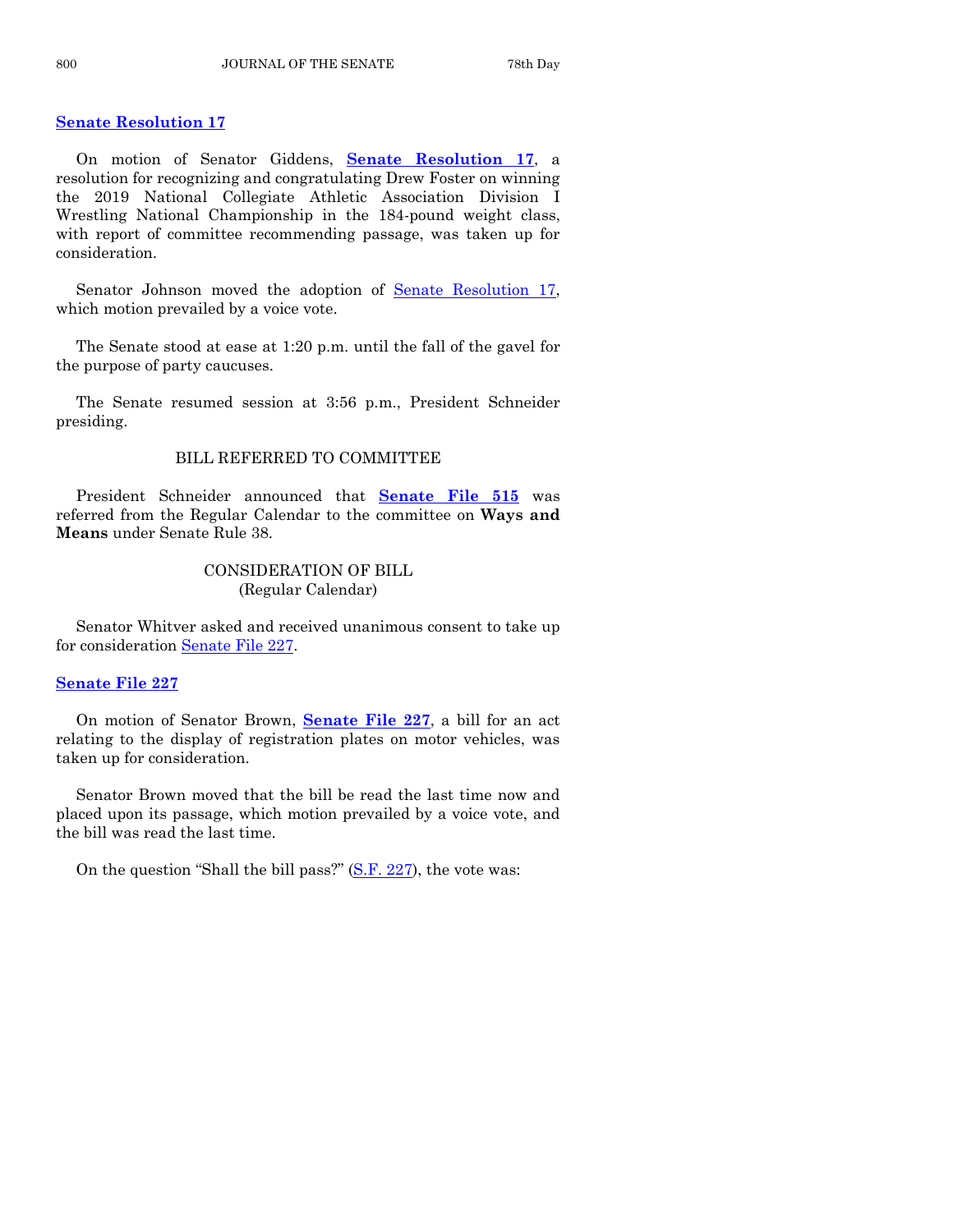Yeas, 34:

| <b>Behn</b><br>Costello<br>Feenstra<br>Johnson<br>Lofgren<br>Ragan<br>Shipley<br>Sweeney<br>Whitver | Brown<br>Cournover<br>Garrett<br>Kapucian<br>Lykam<br>Schneider<br>Sinclair<br>Taylor, R.<br>Zumbach | Carlin<br>Dawson<br>Greene<br>Koelker<br>Miller Meeks<br>Schultz<br>Smith, J.<br>Taylor, T. | Chapman<br>Edler<br>Guth<br>Kraayenbrink<br>Nunn<br>Segebart<br>Smith, R.<br>Whiting |
|-----------------------------------------------------------------------------------------------------|------------------------------------------------------------------------------------------------------|---------------------------------------------------------------------------------------------|--------------------------------------------------------------------------------------|
| Nays, 14:<br>Bisignano<br>Dotzler<br>Kinney<br>Rozenboom<br>Absent, 2:                              | Bolkcom<br>Giddens<br>Mathis<br>Wahls                                                                | Boulton<br>Hogg<br>Petersen                                                                 | Celsi<br>Jochum<br>Quirmbach                                                         |
| Breitbach                                                                                           | Zaun                                                                                                 |                                                                                             |                                                                                      |

The bill, having received a constitutional majority, was declared to have passed the Senate and the title was agreed to.

# UNFINISHED BUSINESS (Deferred March 28, 2019)

#### **[Senate File 334](https://www.legis.iowa.gov/legislation/BillBook?ga=88&ba=SF334)**

The Senate resumed consideration of **[Senate File 334](https://www.legis.iowa.gov/legislation/BillBook?ga=88&ba=SF334)**, a bill for an act relating to public assistance program oversight, and amendment S–[3080,](https://www.legis.iowa.gov/legislation/BillBook?ga=88&ba=S3080) deferred March 28, 2019.

Senator Schultz moved the adoption of amendment  $S-3080$ .

Amendment S-[3080](https://www.legis.iowa.gov/legislation/BillBook?ga=88&ba=S3080) was adopted by a voice vote.

Senator Schultz moved that the bill be read the last time now and placed upon its passage, which motion prevailed by a voice vote, and the bill was read the last time.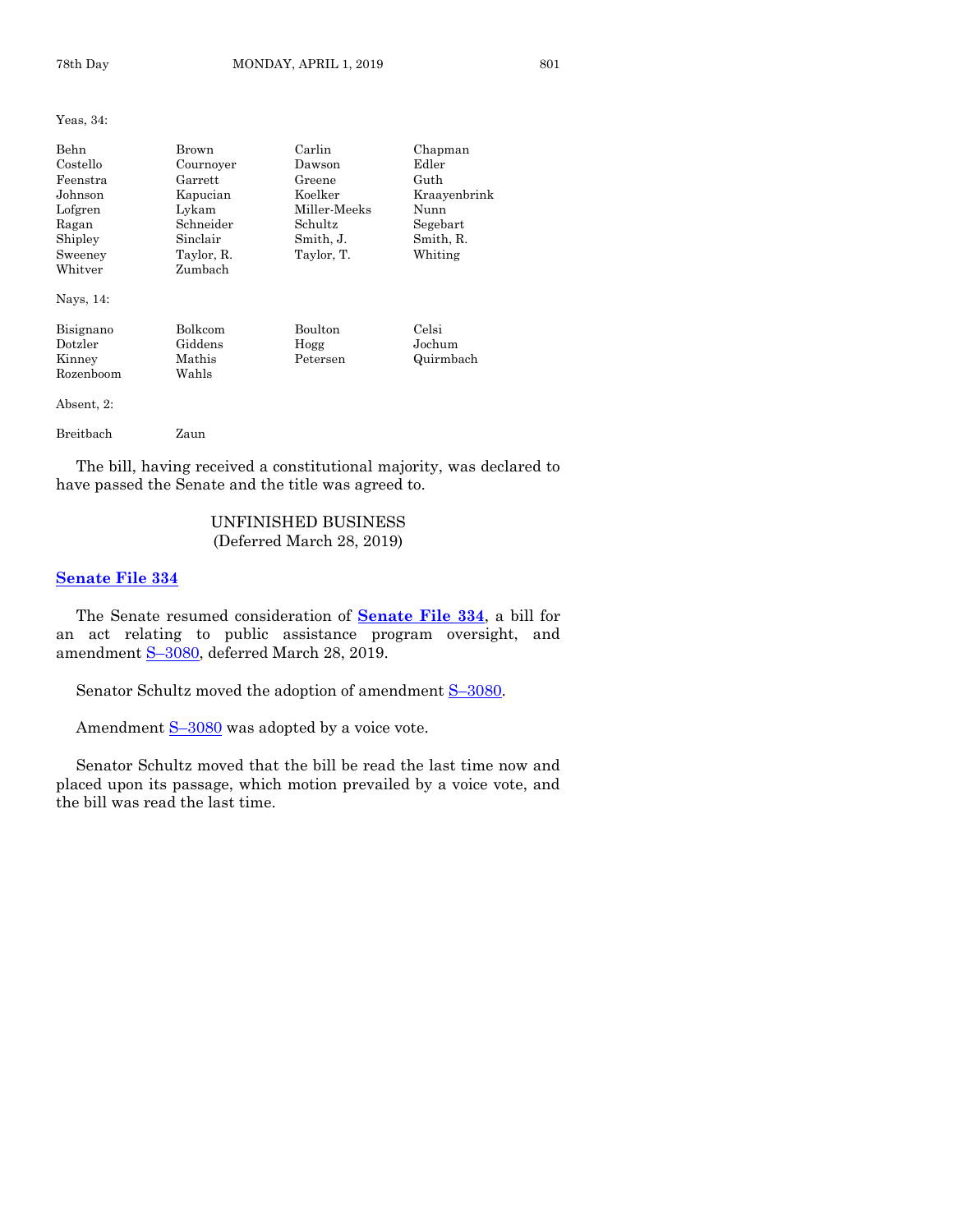# On the question "Shall the bill pass?" [\(S.F. 334\)](https://www.legis.iowa.gov/legislation/BillBook?ga=88&ba=SF334), the vote was:

Yeas, 30:

| Behn<br>Costello<br>Feenstra<br>Johnson<br>Lofgren<br>Schneider<br>Sinclair<br>$\operatorname{Whitver}$<br>Nays, 18: | Brown<br>Cournoyer<br>Garrett<br>Kapucian<br>Miller-Meeks<br>Schultz<br>Smith, R.<br>Zumbach | Carlin<br>Dawson<br>Greene<br>Koelker<br>Nunn<br>Segebart<br>Sweeney | Chapman<br>Edler<br>Guth<br>Kraavenbrink<br>Rozenboom<br>Shipley<br>Whiting |
|----------------------------------------------------------------------------------------------------------------------|----------------------------------------------------------------------------------------------|----------------------------------------------------------------------|-----------------------------------------------------------------------------|
| Bisignano<br>Dotzler<br>Kinney<br>Quirmbach<br>Taylor, T.<br>Absent, 2:                                              | <b>Bolkcom</b><br>Giddens<br>Lykam<br>Ragan<br>Wahls                                         | <b>Boulton</b><br>Hogg<br>Mathis<br>Smith, J.                        | Celsi<br>Jochum<br>Petersen<br>Taylor, R.                                   |

Breitbach Zaun

The bill, having received a constitutional majority, was declared to have passed the Senate and the title was agreed to.

# IMMEDIATELY MESSAGED

Senator Whitver asked and received unanimous consent that **Senate Files 227** and **334** be **immediately messaged** to the House.

# CONSIDERATION OF BILLS (Regular Calendar)

Senator Whitver asked and received unanimous consent to take up for consideration Senate Files 378, 462, 475, and 460.

#### **[Senate File 378](https://www.legis.iowa.gov/legislation/BillBook?ga=88&ba=SF378)**

On motion of Senator Dawson, **[Senate File 378](https://www.legis.iowa.gov/legislation/BillBook?ga=88&ba=SF378)**, a bill for an act relating to the possession of marijuana, and providing penalties, was taken up for consideration.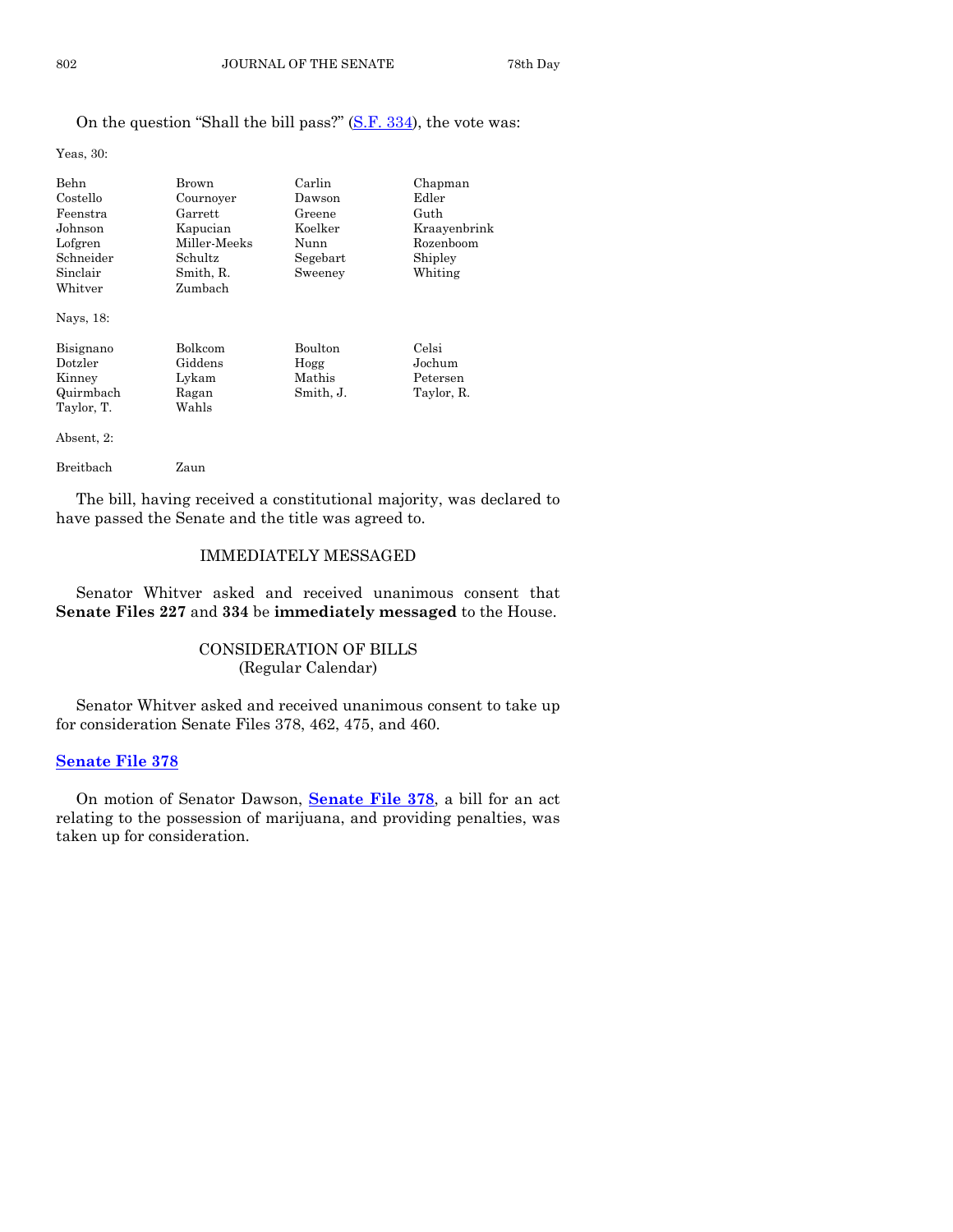Senator Dawson moved that the bill be read the last time now and placed upon its passage, which motion prevailed by a voice vote, and the bill was read the last time.

On the question "Shall the bill pass?" [\(S.F. 378\)](https://www.legis.iowa.gov/legislation/BillBook?ga=88&ba=SF378), the vote was:

Yeas, 40:

| Bisignano                          | Bolkcom            | Boulton              | Brown                 |
|------------------------------------|--------------------|----------------------|-----------------------|
| Carlin                             | Celsi              | Cournoyer            | Dawson                |
| $_{\rm Dotzler}$                   | $_{\rm Edler}$     | Garrett              | Giddens               |
| Greene                             | Hogg               | Jochum               | Johnson               |
| Kapucian                           | Kinney             | Koelker              | Kraavenbrink          |
| Lofgren                            | Lykam              | Mathis               | Miller-Meeks          |
| Nunn                               | Petersen           | Quirmbach            | Ragan                 |
| Schneider                          | Schultz            | Segebart             | Shipley               |
| Sinclair<br>Taylor, T.<br>Nays, 8: | Smith, J.<br>Wahls | Smith, R.<br>Whitver | Taylor, R.<br>Zumbach |
| Behn                               | Chapman            | Costello             | Feenstra              |
| Guth                               | Rozenboom          | Sweeney              | Whiting               |
| Absent, 2:                         |                    |                      |                       |

Breitbach Zaun

The bill, having received a constitutional majority, was declared to have passed the Senate and the title was agreed to.

#### **[Senate File 462](https://www.legis.iowa.gov/legislation/BillBook?ga=88&ba=SF462)**

On motion of Senator Nunn, **[Senate File 462](https://www.legis.iowa.gov/legislation/BillBook?ga=88&ba=SF462)**, a bill for an act relating to restrictions on bailable defendants charged with homicide by motor vehicle, was taken up for consideration.

Senator Nunn moved that the bill be read the last time now and placed upon its passage, which motion prevailed by a voice vote, and the bill was read the last time.

On the question "Shall the bill pass?" [\(S.F. 462\)](https://www.legis.iowa.gov/legislation/BillBook?ga=88&ba=SF462), the vote was:

Yeas, 44:

Behn Bisignano Bolkcom Brown Carlin Chapman Costello Cournoyer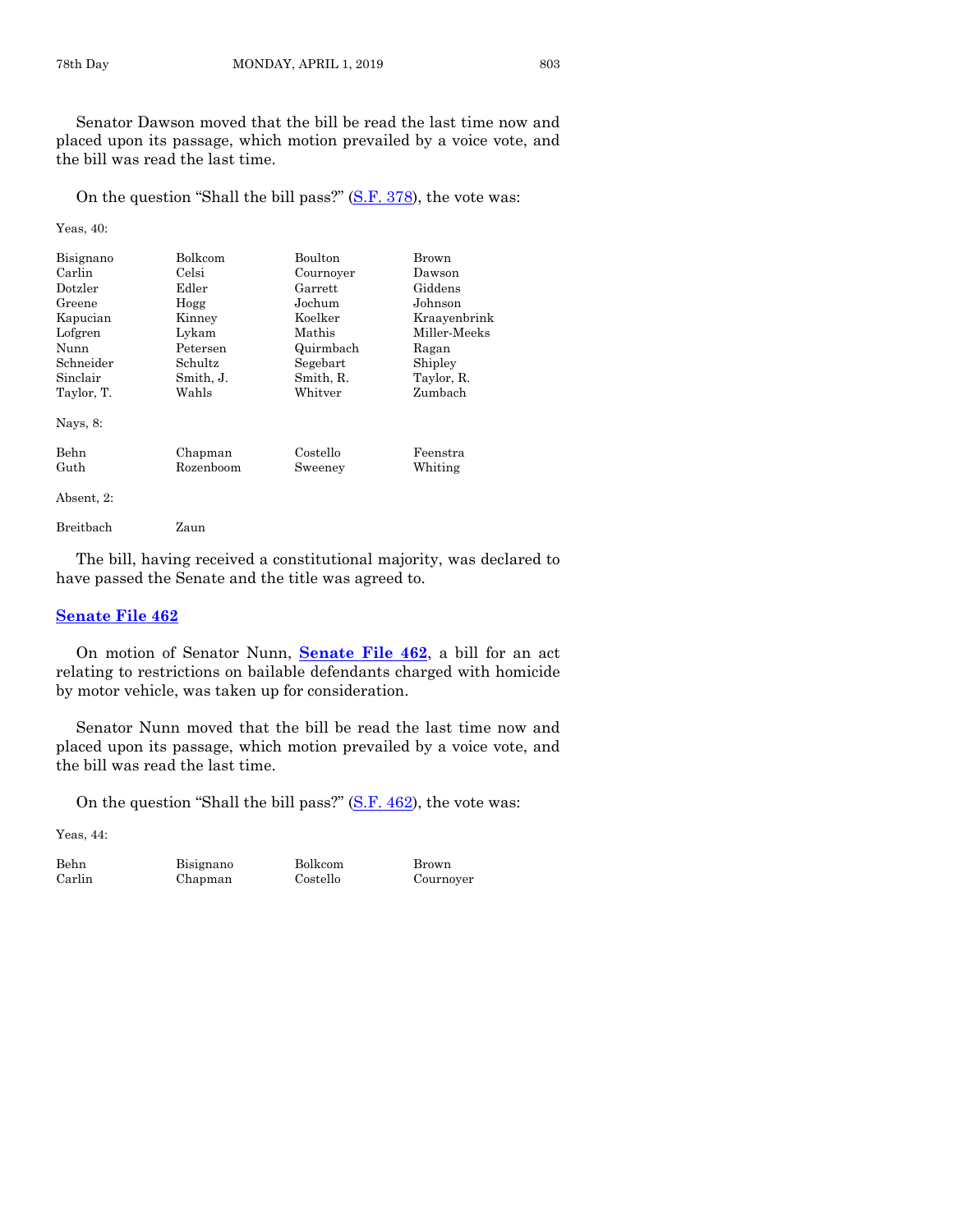| Dawson      | Edler        | Feenstra  | Garrett    |
|-------------|--------------|-----------|------------|
| Giddens     | Greene       | Guth      | Hogg       |
| Jochum      | Johnson      | Kapucian  | Kinney     |
| Koelker     | Kraavenbrink | Lofgren   | Lykam      |
| Mathis      | Miller-Meeks | Nunn      | Petersen   |
| Quirmbach   | Ragan        | Rozenboom | Schneider  |
| Schultz     | Segebart     | Shipley   | Sinclair   |
| Smith, J.   | Smith, R.    | Sweeney   | Taylor, T. |
| Wahls       | Whiting      | Whitver   | Zumbach    |
| Nays, $4$ : |              |           |            |
| Boulton     | Celsi        | Dotzler   | Taylor, R. |
| Absent, 2:  |              |           |            |
| Breitbach   | Zaun         |           |            |

The bill, having received a constitutional majority, was declared to have passed the Senate and the title was agreed to.

#### **[Senate File 475](https://www.legis.iowa.gov/legislation/BillBook?ga=88&ba=SF475)**

On motion of Senator Cournoyer, **[Senate File 475](https://www.legis.iowa.gov/legislation/BillBook?ga=88&ba=SF475)**, a bill for an act providing for notarial acts involving real estate transactions, including by the use of electronic media, providing penalties, and including effective date provisions, was taken up for consideration.

Senator Cournoyer offered amendment S–[3082,](https://www.legis.iowa.gov/legislation/BillBook?ga=88&ba=S3082) filed by her on March 27, 2019, striking and replacing everything after the enacting clause and amending the title page of the bill.

Senator Cournoyer offered amendment S–[3097,](https://www.legis.iowa.gov/legislation/BillBook?ga=88&ba=S3097) filed by her from the floor to page 7 of amendment  $S-3082$ , and moved its adoption.

Amendment S-[3097](https://www.legis.iowa.gov/legislation/BillBook?ga=88&ba=S3097) to amendment S-[3082](https://www.legis.iowa.gov/legislation/BillBook?ga=88&ba=S3082) was adopted by a voice vote.

Senator Cournoyer moved the adoption of amendment  $S-3082$  $S-3082$  as amended.

Amendment S-[3082,](https://www.legis.iowa.gov/legislation/BillBook?ga=88&ba=S3082) as amended, was adopted by a voice vote.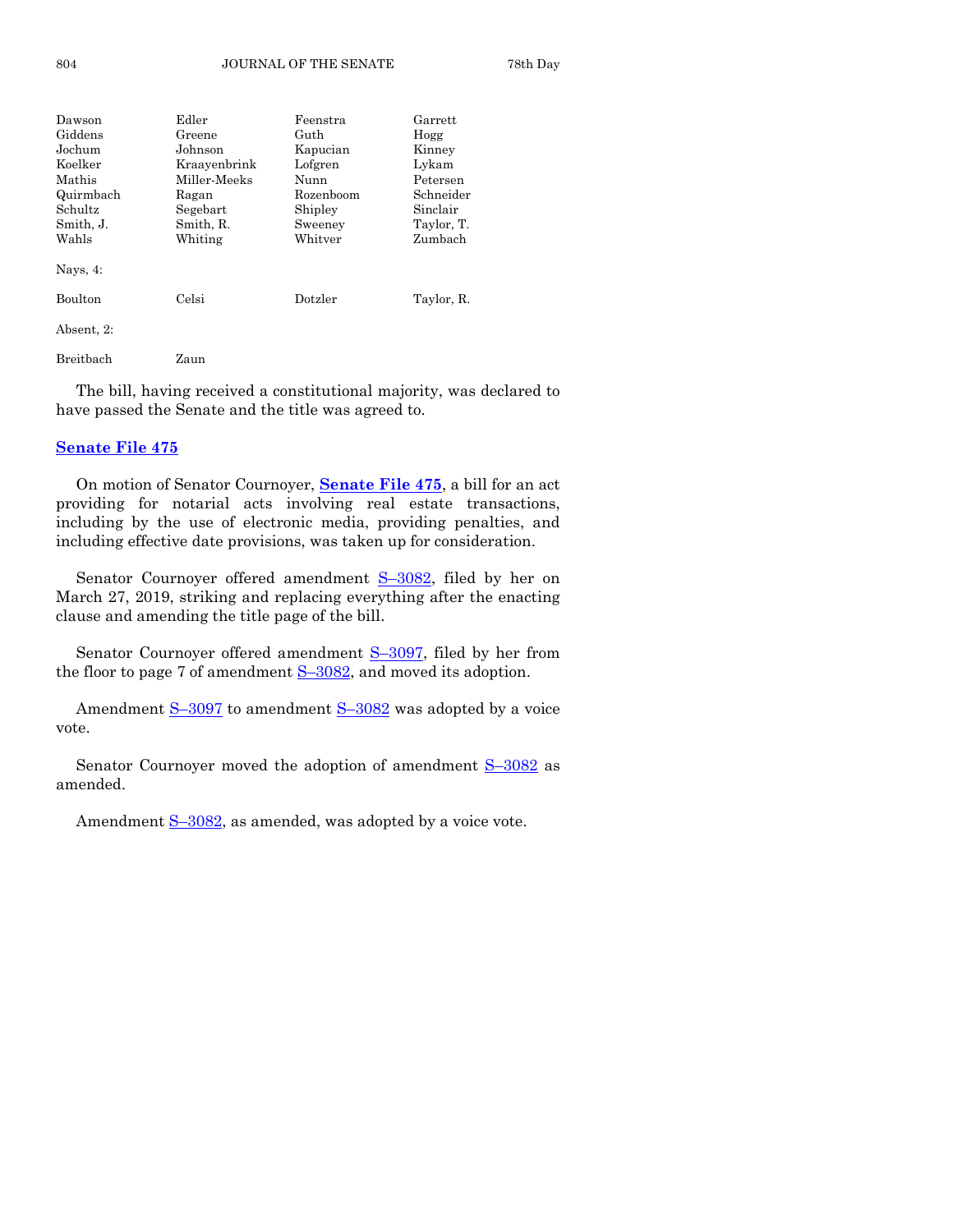Senator Cournoyer moved that the bill be read the last time now and placed upon its passage, which motion prevailed by a voice vote, and the bill was read the last time.

On the question "Shall the bill pass?" [\(S.F. 475\)](https://www.legis.iowa.gov/legislation/BillBook?ga=88&ba=SF475), the vote was:

Yeas, 48:

| Behn         | Bisignano | Bolkcom    | Boulton    |
|--------------|-----------|------------|------------|
| Brown        | Carlin    | Celsi      | Chapman    |
| Costello     | Cournoyer | Dawson     | Dotzler    |
| Edler        | Feenstra  | Garrett    | Giddens    |
| Greene       | Guth      | Hogg       | Jochum     |
| Johnson      | Kapucian  | Kinney     | Koelker    |
| Kraayenbrink | Lofgren   | Lykam      | Mathis     |
| Miller-Meeks | Nunn      | Petersen   | Quirmbach  |
| Ragan        | Rozenboom | Schneider  | Schultz    |
| Segebart     | Shipley   | Sinclair   | Smith, J.  |
| Smith, R.    | Sweeney   | Taylor, R. | Taylor, T. |
| Wahls        | Whiting   | Whitver    | Zumbach    |

Nays, none.

Absent, 2:

Breitbach Zaun

The bill, having received a constitutional majority, was declared to have passed the Senate and the title, as amended, was agreed to.

### **[Senate File 460](https://www.legis.iowa.gov/legislation/BillBook?ga=88&ba=SF460)**

On motion of Senator Sweeney, **[Senate File 460](https://www.legis.iowa.gov/legislation/BillBook?ga=88&ba=SF460)**, a bill for an act relating to the dissemination and exhibition of obscene material to a minor by the parent or guardian of the minor, and providing penalties, was taken up for consideration.

Senator Sweeney moved that the bill be read the last time now and placed upon its passage, which motion prevailed by a voice vote, and the bill was read the last time.

On the question "Shall the bill pass?" [\(S.F. 460\)](https://www.legis.iowa.gov/legislation/BillBook?ga=88&ba=SF460), the vote was:

Yeas, 48:

Behn Bisignano Bolkcom Boulton Brown Carlin Celsi Chapman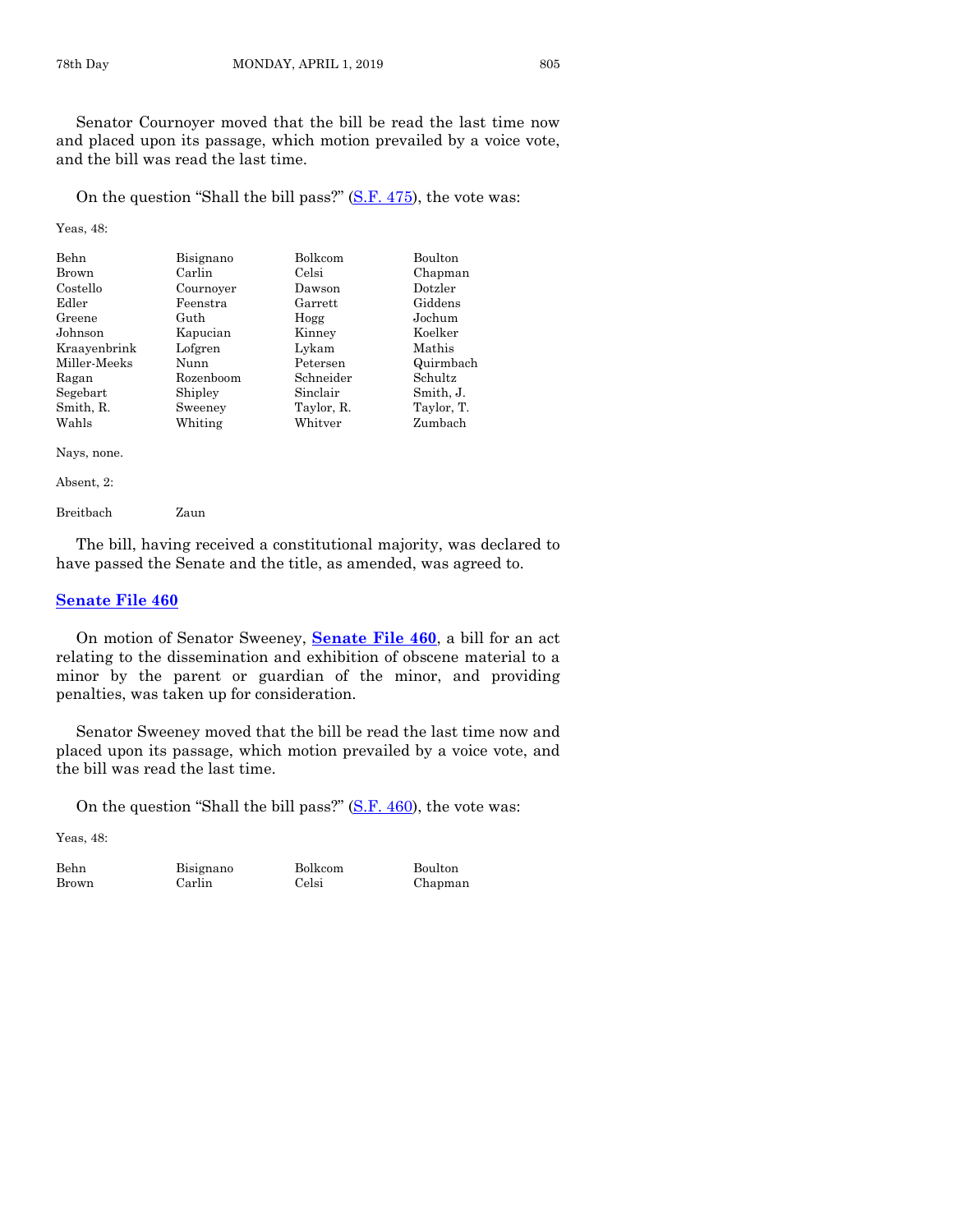| Costello     | Cournoyer | Dawson     | Dotzler    |
|--------------|-----------|------------|------------|
| Edler        | Feenstra  | Garrett    | Giddens    |
| Greene       | Guth      | Hogg       | Jochum     |
| Johnson      | Kapucian  | Kinney     | Koelker    |
| Kraayenbrink | Lofgren   | Lykam      | Mathis     |
| Miller-Meeks | Nunn      | Petersen   | Quirmbach  |
| Ragan        | Rozenboom | Schneider  | Schultz    |
| Segebart     | Shipley   | Sinclair   | Smith, J.  |
| Smith, R.    | Sweeney   | Taylor, R. | Taylor, T. |
| Wahls        | Whiting   | Whitver    | Zumbach    |

Nays, none.

Absent, 2:

Breitbach Zaun

The bill, having received a constitutional majority, was declared to have passed the Senate and the title was agreed to.

# IMMEDIATELY MESSAGED

Senator Whitver asked and received unanimous consent that **Senate Files 378**, **460**, **462**, and **475** be **immediately messaged** to the House.

# CONSIDERATION OF BILLS (Regular Calendar)

Senator Whitver asked and received unanimous consent to take up for consideration [Senate File 577](https://www.legis.iowa.gov/legislation/BillBook?ga=88&ba=SF577) and [House File 698.](https://www.legis.iowa.gov/legislation/BillBook?ga=88&ba=HF698)

# **[Senate File 577](https://www.legis.iowa.gov/legislation/BillBook?ga=88&ba=SF577)**

On motion of Senator Garrett, **[Senate File 577](https://www.legis.iowa.gov/legislation/BillBook?ga=88&ba=SF577)**, a bill for an act establishing the criminal offense of sexual exploitation of a child with a disability by an employee of a community college and providing penalties, was taken up for consideration.

Senator Hogg offered amendment  $S-3103$ , filed by him from the floor, to pages 1–3, and amending the title page of the bill, and moved its adoption.

Amendment S-[3103](https://www.legis.iowa.gov/legislation/BillBook?ga=88&ba=S3103) was adopted by a voice vote.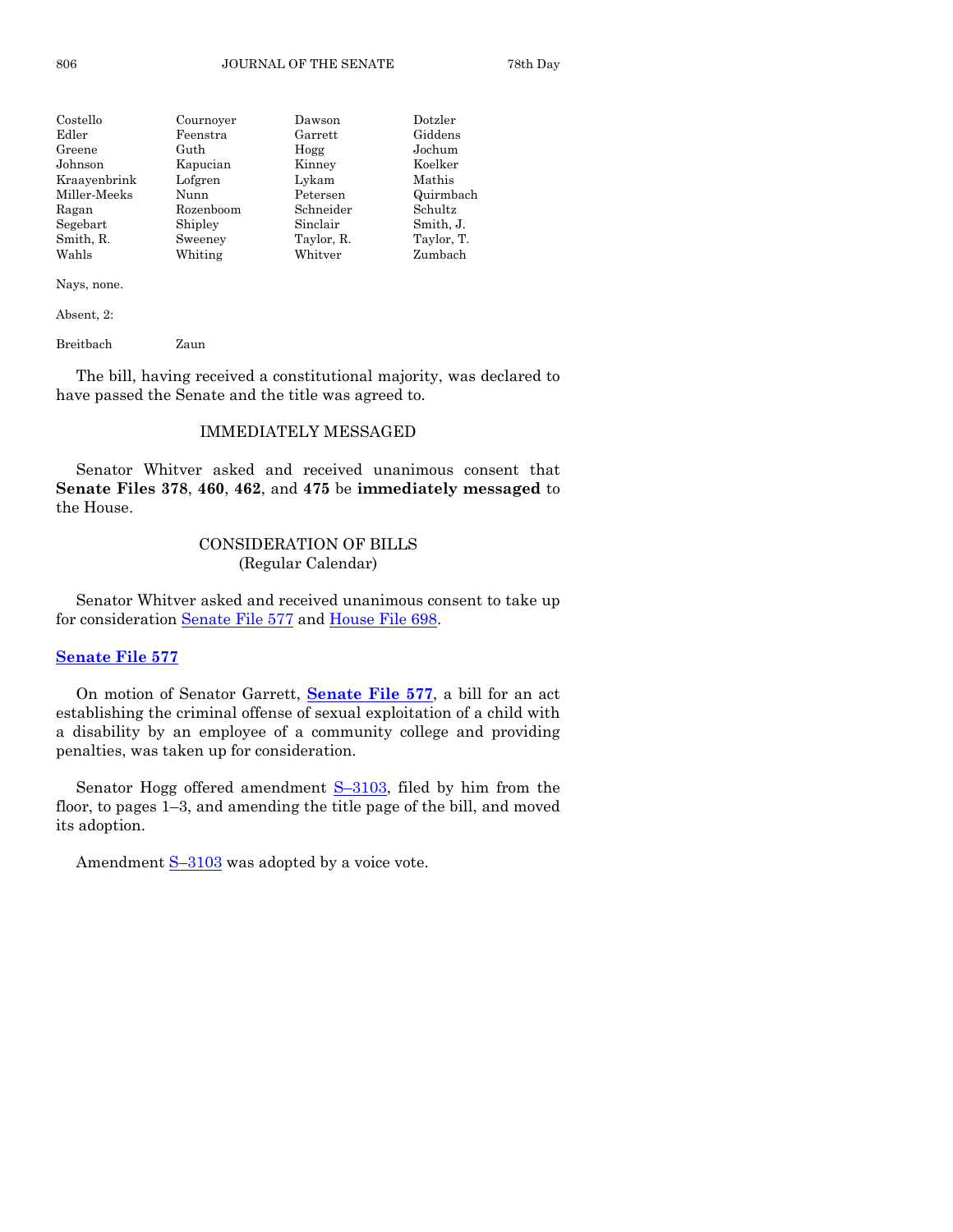Senator Garrett moved that the bill be read the last time now and placed upon its passage, which motion prevailed by a voice vote, and the bill was read the last time.

On the question "Shall the bill pass?" [\(S.F. 577\)](https://www.legis.iowa.gov/legislation/BillBook?ga=88&ba=SF577), the vote was:

Yeas, 48:

| Behn         | Bisignano | <b>Bolkcom</b> | <b>Boulton</b> |
|--------------|-----------|----------------|----------------|
| Brown        | Carlin    | Celsi          | Chapman        |
| Costello     | Cournoyer | Dawson         | Dotzler        |
| Edler        | Feenstra  | Garrett        | Giddens        |
| Greene       | Guth      | Hogg           | Jochum         |
| Johnson      | Kapucian  | Kinney         | Koelker        |
| Kraayenbrink | Lofgren   | Lykam          | Mathis         |
| Miller-Meeks | Nunn      | Petersen       | Quirmbach      |
| Ragan        | Rozenboom | Schneider      | Schultz        |
| Segebart     | Shipley   | Sinclair       | Smith, J.      |
| Smith, R.    | Sweeney   | Taylor, R.     | Taylor, T.     |
| Wahls        | Whiting   | Whitver        | Zumbach        |

Nays, none.

Absent, 2:

Breitbach Zaun

The bill, having received a constitutional majority, was declared to have passed the Senate and the title, as amended, was agreed to.

### **[House File 698](https://www.legis.iowa.gov/legislation/BillBook?ga=88&ba=HF698)**

On motion of Senator Lofgren, **[House File 698](https://www.legis.iowa.gov/legislation/BillBook?ga=88&ba=HF698)**, a bill for an act relating to the jurisdiction and management of pioneer cemeteries, with report of committee recommending passage, was taken up for consideration.

Senator Lofgren moved that the bill be read the last time now and placed upon its passage, which motion prevailed by a voice vote, and the bill was read the last time.

On the question "Shall the bill pass?"  $(H.F. 698)$ , the vote was:

Yeas, 48:

Behn Bisignano Bolkcom Boulton Brown Carlin Celsi Chapman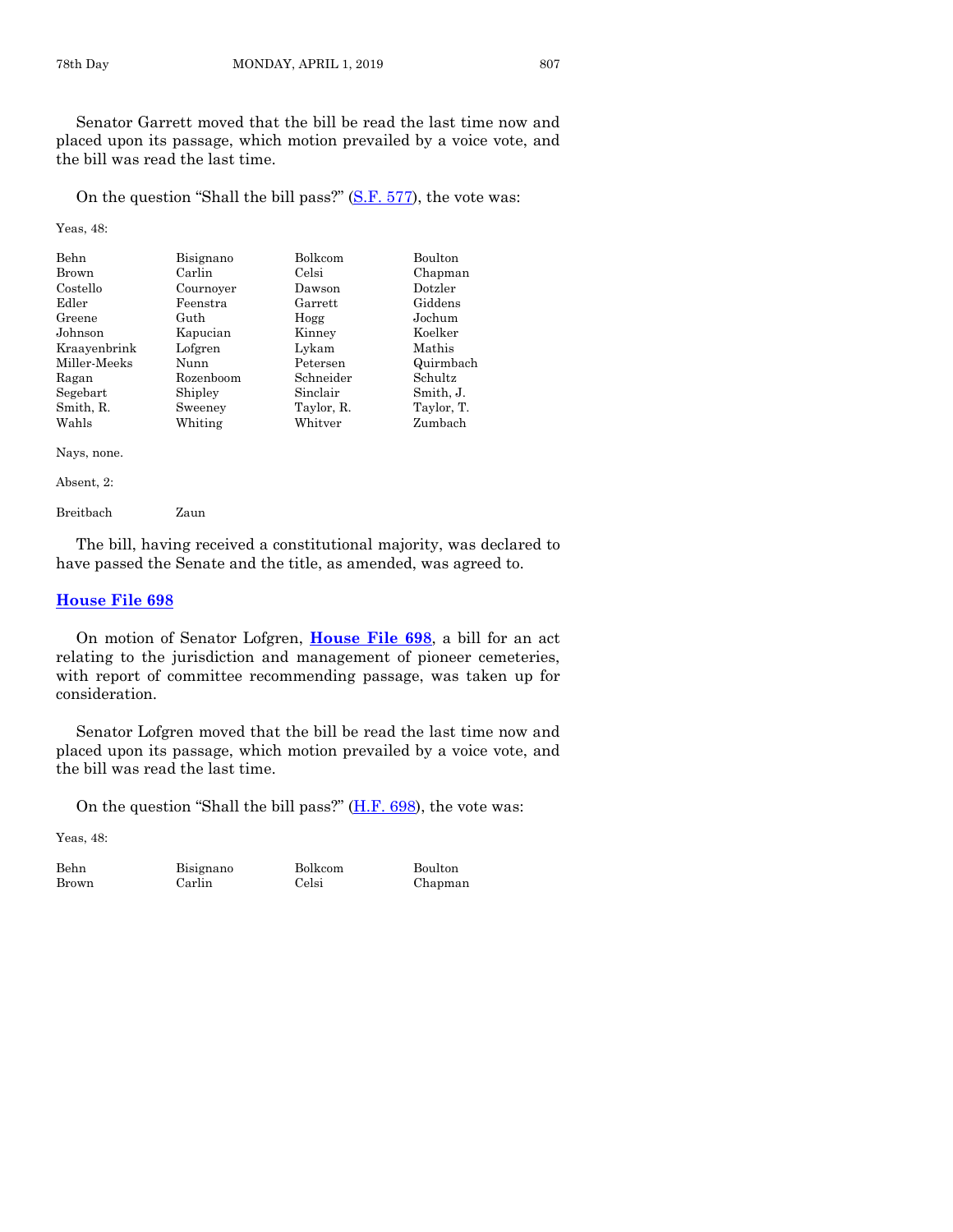| Costello     | Cournover | Dawson     | Dotzler    |
|--------------|-----------|------------|------------|
| Edler        | Feenstra  | Garrett    | Giddens    |
| Greene       | Guth      | Hogg       | Jochum     |
| Johnson      | Kapucian  | Kinney     | Koelker    |
| Kraayenbrink | Lofgren   | Lykam      | Mathis     |
| Miller-Meeks | Nunn      | Petersen   | Quirmbach  |
| Ragan        | Rozenboom | Schneider  | Schultz    |
| Segebart     | Shipley   | Sinclair   | Smith, J.  |
| Smith, R.    | Sweeney   | Taylor, R. | Taylor, T. |
| Wahls        | Whiting   | Whitver    | Zumbach    |

Nays, none.

Absent, 2:

Breitbach Zaun

The bill, having received a constitutional majority, was declared to have passed the Senate and the title was agreed to.

# IMMEDIATELY MESSAGED

Senator Whitver asked and received unanimous consent that **[Senate File 577](https://www.legis.iowa.gov/legislation/BillBook?ga=88&ba=SF577)** and **[House File 698](https://www.legis.iowa.gov/legislation/BillBook?ga=88&ba=HF698)** be **immediately messaged** to the House.

# UNFINISHED BUSINESS (Deferred March 28, 2019)

#### **[Senate File 589](https://www.legis.iowa.gov/legislation/BillBook?ga=88&ba=SF589)**

The Senate resumed consideration of **[Senate File 589](https://www.legis.iowa.gov/legislation/BillBook?ga=88&ba=SF589)**, a bill for an act relating to criminal law and procedure including certain related administrative proceedings, providing penalties, and including effective date and applicability provisions, and amendment S–[3093,](https://www.legis.iowa.gov/legislation/BillBook?ga=88&ba=S3093) deferred March 28, 2019.

Senator Dawson moved the adoption of amendment S-[3093.](https://www.legis.iowa.gov/legislation/BillBook?ga=88&ba=S3093)

Amendment  $S-3093$  $S-3093$  was adopted by a voice vote.

Senator Kinney offered amendment S–[3104,](https://www.legis.iowa.gov/legislation/BillBook?ga=88&ba=S3104) filed by him from the floor, to pages 10 and 11 of the bill, and moved its adoption.

A record roll call was requested.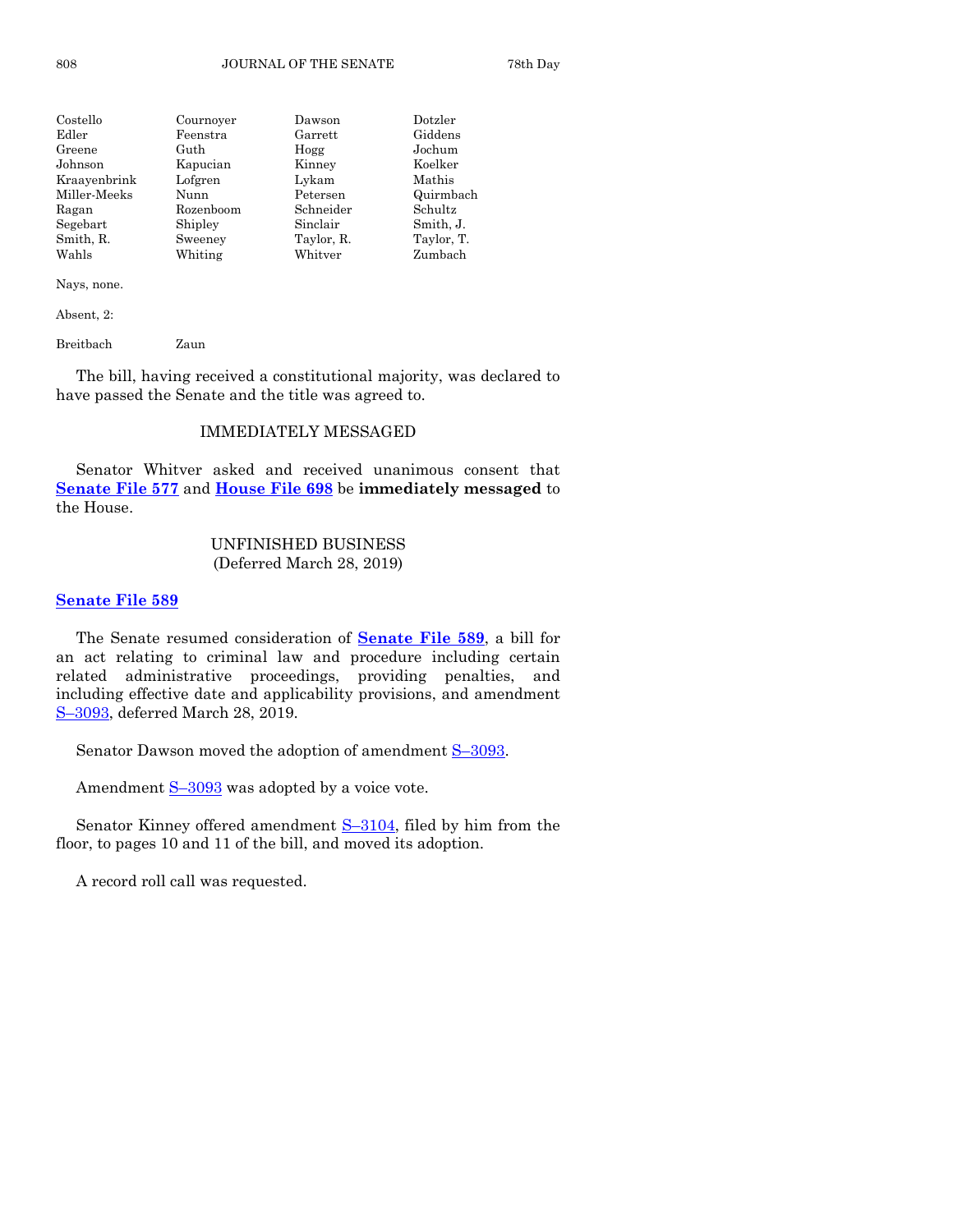On the question "Shall amendment  $S-3104$  $S-3104$  be adopted?" ([S.F. 589\)](https://www.legis.iowa.gov/legislation/BillBook?ga=88&ba=SF589), the vote was:

Yeas, 19:

| Bisignano  | Bolkcom    | Boulton      | Celsi     |
|------------|------------|--------------|-----------|
| Dotzler    | Giddens    | Hogg         | Jochum    |
| Kapucian   | Kinney     | Lykam        | Mathis    |
| Petersen   | Quirmbach  | Ragan        | Smith, J. |
| Taylor, R. | Taylor, T. | Wahls        |           |
| Nays, 29:  |            |              |           |
| Behn       | Brown      | Carlin       | Chapman   |
| Costello   | Cournoyer  | Dawson       | Edler     |
| Feenstra   | Garrett    | Greene       | Guth      |
| Johnson    | Koelker    | Kraavenbrink | Lofgren   |

Miller-Meeks Nunn Rozenboom Schneider Schultz Segebart Shipley Sinclair<br>Smith, R. Sweeney Whiting Whitver Smith, R. Sweeney Whiting Zumbach

Absent, 2:

```
Breitbach Zaun
```
Amendment S-[3104](https://www.legis.iowa.gov/legislation/BillBook?ga=88&ba=S3104) lost.

Senator Celsi offered amendment S-[3095,](https://www.legis.iowa.gov/legislation/BillBook?ga=88&ba=S3095) filed by Senators Celsi and Wahls on March 28, 2019, to page 11 of the bill.

Senator Dawson raised the point of order that amendment  $S-3095$  $S-3095$ was not germane to the bill.

The Chair ruled the point well-taken and amendment  $S-3095$  $S-3095$  out of order.

Senator Bisignano offered amendment S–[3102,](https://www.legis.iowa.gov/legislation/BillBook?ga=88&ba=S3102) filed by him from the floor, to page 18 of the bill.

Senator Dawson raised the point of order that amendment  $S-3102$  $S-3102$ was not germane to the bill.

The Chair ruled the point well-taken and amendment  $S-3102$  $S-3102$  out of order.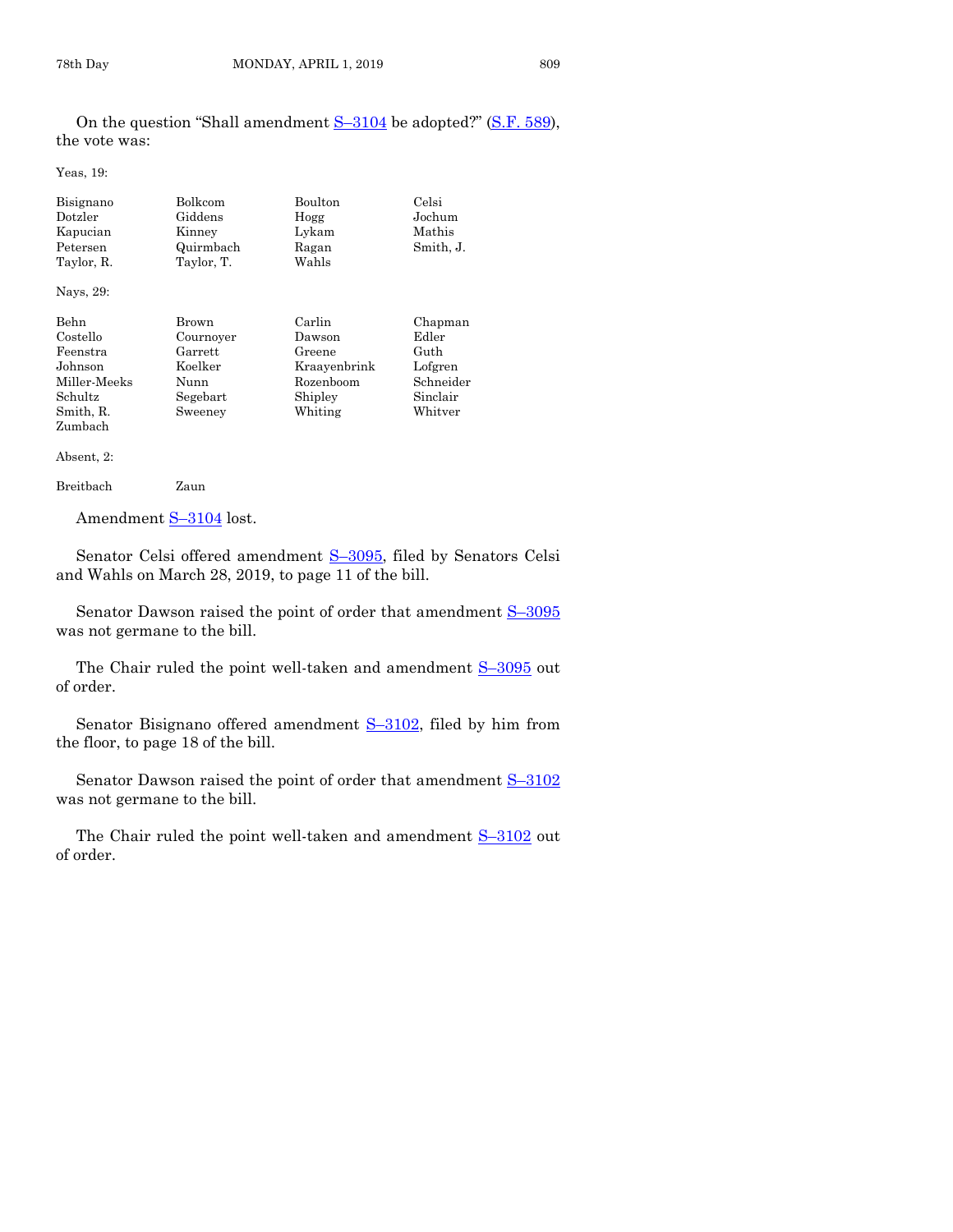Senator Dawson moved that the bill be read the last time now and placed upon its passage, which motion prevailed by a voice vote, and the bill was read the last time.

On the question "Shall the bill pass?" [\(S.F. 589\)](https://www.legis.iowa.gov/legislation/BillBook?ga=88&ba=SF589), the vote was:

Yeas, 31:

| Behn<br>Costello<br>Feenstra<br>Johnson<br>Kraayenbrink<br>Rozenboom<br>Shipley<br>Whiting<br>Nays, 17: | Brown<br>Cournoyer<br>Garrett<br>Kapucian<br>Lofgren<br>Schneider<br>Sinclair<br>Whitver | Carlin<br>Dawson<br>Greene<br>Kinnev<br>Miller Meeks<br>Schultz<br>Smith, R.<br>Zumbach | Chapman<br>Edler<br>Guth<br>Koelker<br>Nunn<br>Segebart<br>Sweeney |
|---------------------------------------------------------------------------------------------------------|------------------------------------------------------------------------------------------|-----------------------------------------------------------------------------------------|--------------------------------------------------------------------|
| Bisignano<br>Dotzler<br>Lykam<br>Ragan<br>Wahls                                                         | <b>Bolkcom</b><br>Giddens<br>Mathis<br>Smith, J.                                         | <b>Boulton</b><br>Hogg<br>Petersen<br>Taylor, R.                                        | Celsi<br>Jochum<br>Quirmbach<br>Taylor, T.                         |

Absent, 2:

Breitbach Zaun

The bill, having received a constitutional majority, was declared to have passed the Senate and the title was agreed to.

# CONSIDERATION OF BILL (Regular Calendar)

Senator Whitver asked and received unanimous consent to take up for consideration [Senate File 283.](https://www.legis.iowa.gov/legislation/BillBook?ga=88&ba=SF283)

#### **[Senate File 283](https://www.legis.iowa.gov/legislation/BillBook?ga=88&ba=SF283)**

On motion of Senator Edler, **[Senate File 283](https://www.legis.iowa.gov/legislation/BillBook?ga=88&ba=SF283)**, a bill for an act relating to conflicts of interest in certain government public contracts, was taken up for consideration.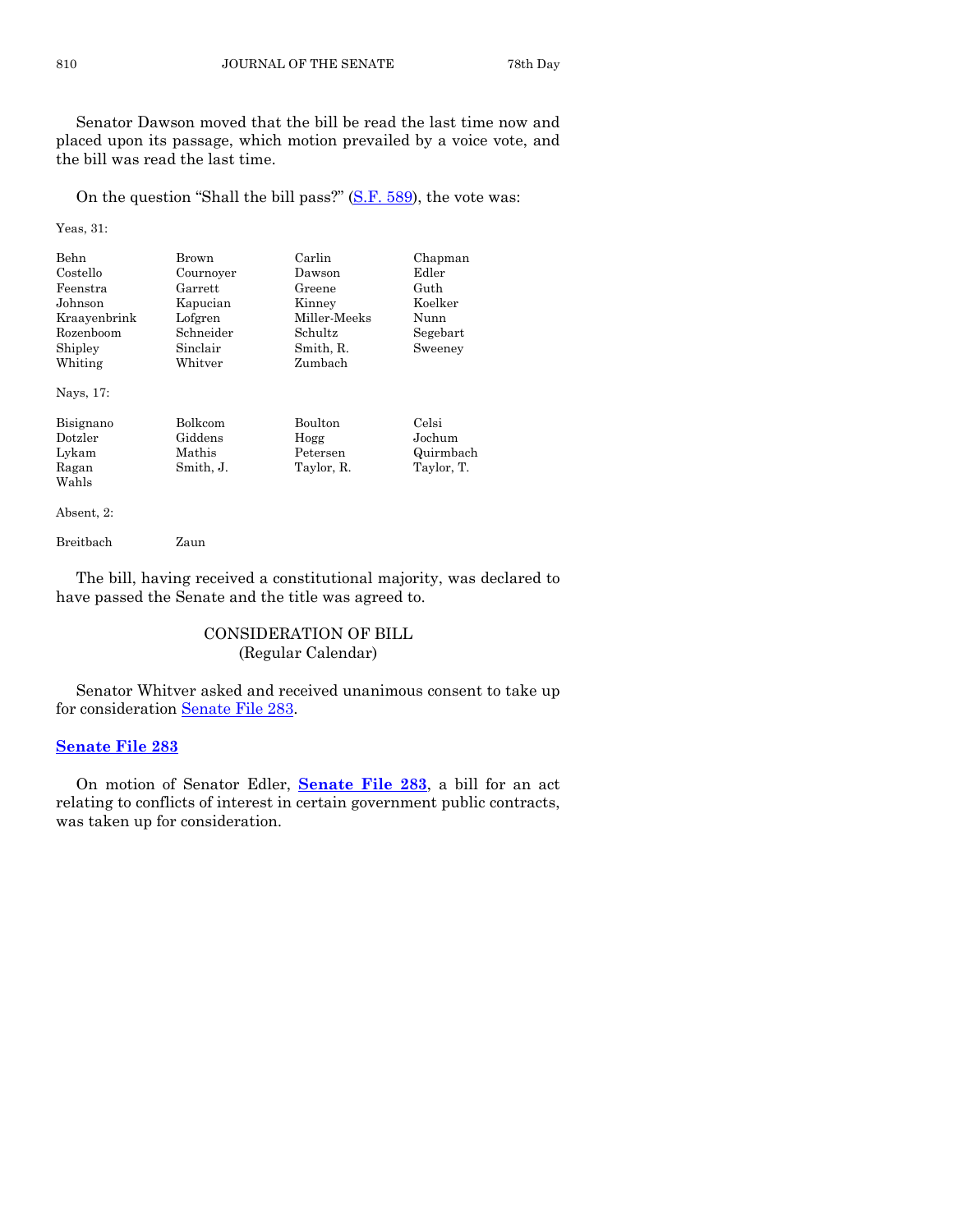Senator Hogg offered amendment S–[3106,](https://www.legis.iowa.gov/legislation/BillBook?ga=88&ba=S3106) filed by him from the floor, striking and replacing everything after the enacting clause of the bill, and moved its adoption.

A record roll call was requested.

On the question "Shall amendment  $S-3106$  $S-3106$  be adopted?" ([S.F. 283\)](https://www.legis.iowa.gov/legislation/BillBook?ga=88&ba=SF283), the vote was:

Yeas, 18:

| Bolkcom | Boulton   | Celsi      |
|---------|-----------|------------|
| Giddens | Hogg      | Jochum     |
| Lykam   | Mathis    | Petersen   |
| Ragan   | Smith, J. | Taylor, R. |
| Wahls   |           |            |
|         |           |            |
|         |           |            |

Nays, 30:

Behn Brown Carlin Chapman Whitver Zumbach

Costello Cournoyer Dawson Edler Feenstra Garrett Greene Guth Johnson Kapucian Koelker Kraayenbrink Lofgren Miller-Meeks Nunn Rozenboom Schneider Schultz Segebart Shipley Sinclair Smith, R. Sweeney Whiting

Absent, 2:

Breitbach Zaun

Amendment S-[3106](https://www.legis.iowa.gov/legislation/BillBook?ga=88&ba=S3106) lost.

Senator Hogg offered amendment  $S-3105$ , filed by him from the floor, to pages 1 and 2 of the bill, and moved its adoption.

A nonrecord roll call was requested.

Amendment S-[3105](https://www.legis.iowa.gov/legislation/BillBook?ga=88&ba=S3105) lost.

Senator Edler moved that the bill be read the last time now and placed upon its passage, which motion prevailed by a voice vote, and the bill was read the last time.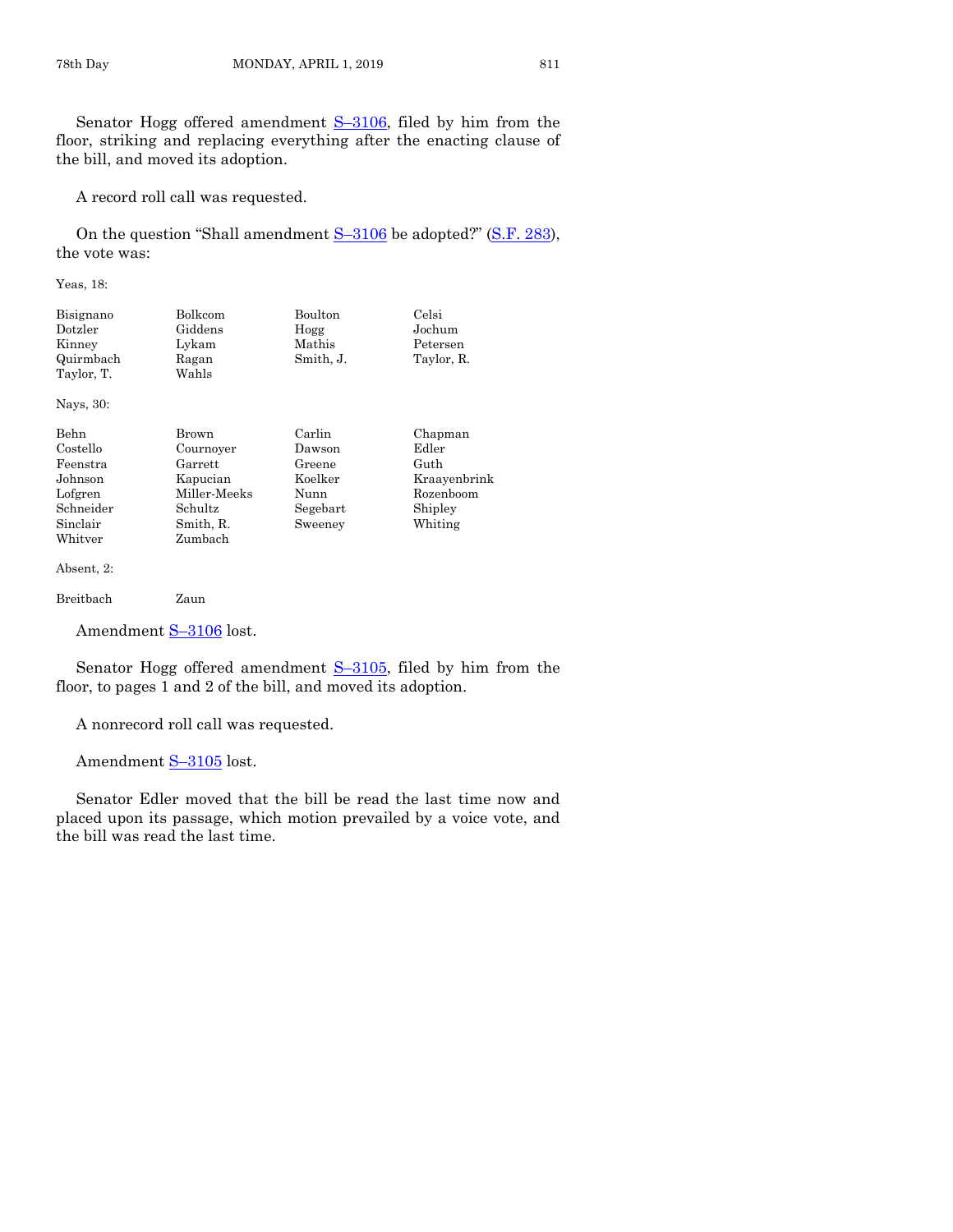# On the question "Shall the bill pass?" ([S.F. 283\)](https://www.legis.iowa.gov/legislation/BillBook?ga=88&ba=SF283), the vote was:

Yeas, 45:

| Behn<br>Carlin<br>Dawson<br>Garrett<br>Jochum<br>Koelker<br>Mathis<br>Quirmbach<br>Schultz<br>Smith, J. | Bisignano<br>Chapman<br>Dotzler<br>Giddens<br>Johnson<br>Kraavenbrink<br>Miller-Meeks<br>Ragan<br>Segebart<br>Smith, R. | Bolkcom<br>Costello<br>Edler<br>Greene<br>Kapucian<br>Lofgren<br>Nunn<br>Rozenboom<br>Shipley<br>Sweeney | Brown<br>Cournoyer<br>Feenstra<br>Guth<br>Kinney<br>Lykam<br>Petersen<br>Schneider<br>Sinclair<br>Taylor, R. |
|---------------------------------------------------------------------------------------------------------|-------------------------------------------------------------------------------------------------------------------------|----------------------------------------------------------------------------------------------------------|--------------------------------------------------------------------------------------------------------------|
| Taylor, T.<br>Zumbach<br>Nays, $3$ :                                                                    | Wahls                                                                                                                   | Whiting                                                                                                  | Whitver                                                                                                      |
| Boulton<br>Absent, 2:                                                                                   | $\operatorname{Celsi}$                                                                                                  | Hogg                                                                                                     |                                                                                                              |
| Breitbach                                                                                               | Zaun                                                                                                                    |                                                                                                          |                                                                                                              |

The bill, having received a constitutional majority, was declared to have passed the Senate and the title was agreed to.

# IMMEDIATELY MESSAGED

Senator Whitver asked and received unanimous consent that **Senate Files 283** and **589** be **immediately messaged** to the House.

# CONSIDERATION OF BILL (Regular Calendar)

Senator Whitver asked and received unanimous consent to take up for consideration [Senate File 516.](https://www.legis.iowa.gov/legislation/BillBook?ga=88&ba=SF516)

# **[Senate File 516](https://www.legis.iowa.gov/legislation/BillBook?ga=88&ba=SF516)**

On motion of Senator Garrett, **[Senate File 516](https://www.legis.iowa.gov/legislation/BillBook?ga=88&ba=SF516)**, a bill for an act relating to the employment of unauthorized aliens and providing penalties, was taken up for consideration.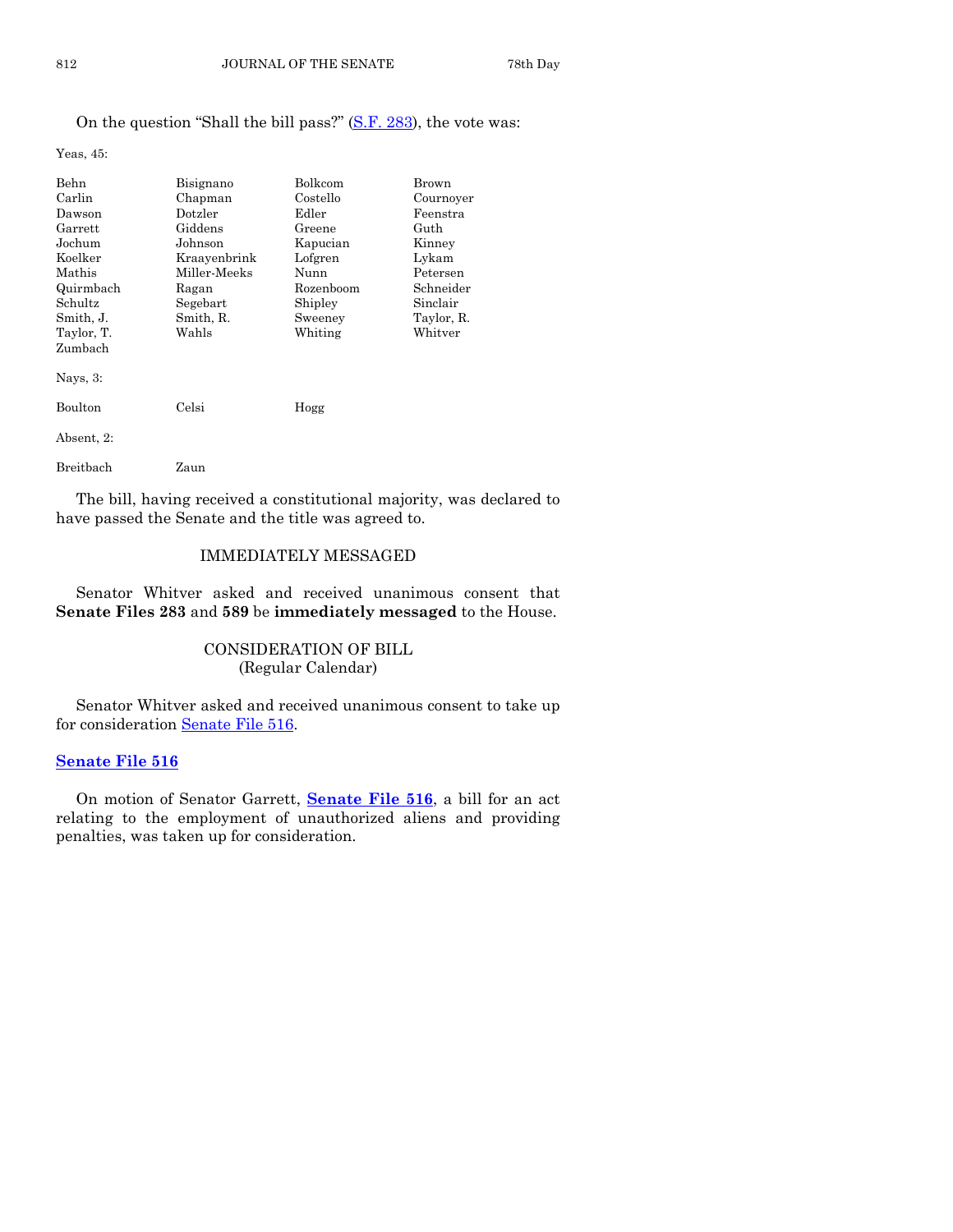Senator Hogg asked and received unanimous consent that action on **[Senate File 516](https://www.legis.iowa.gov/legislation/BillBook?ga=88&ba=SF516)** be **deferred.**

> UNFINISHED BUSINESS (Deferred March 28, 2019)

#### **[Senate File 376](https://www.legis.iowa.gov/legislation/BillBook?ga=88&ba=SF376)**

The Senate resumed consideration of **[Senate File 376](https://www.legis.iowa.gov/legislation/BillBook?ga=88&ba=SF376)**, a bill for an act relating to the health education requirement for grades nine through twelve under the education standards, deferred March 28, 2019.

The Chair ruled amendment S-[3091,](https://www.legis.iowa.gov/legislation/BillBook?ga=88&ba=S3091) filed by Senators Mathis and Quirmbach on March 28, 2019, striking and replacing everything after the enacting clause and amending the title page of the bill, out of order.

Senator Edler offered amendment S–[3109,](https://www.legis.iowa.gov/legislation/BillBook?ga=88&ba=S3109) filed by him from the floor to pages 1–2 of the bill.

Senator Quirmbach asked and received unanimous consent that action on amendment S–[3109](https://www.legis.iowa.gov/legislation/BillBook?ga=88&ba=S3109) and **[Senate File 376](https://www.legis.iowa.gov/legislation/BillBook?ga=88&ba=SF376)** be **deferred.**

# ADJOURNMENT

On motion of Senator Whitver, the Senate adjourned at 6:29 p.m. until 9:00 a.m., Tuesday, April 2, 2019.

#### **APPENDIX**

# CERTIFICATE OF RECOGNITION

The Secretary of the Senate issued the following certificate of recognition:

Marilyn Sheahan, Sheffield—For celebrating her 90<sup>th</sup> birthday. Senator Ragan.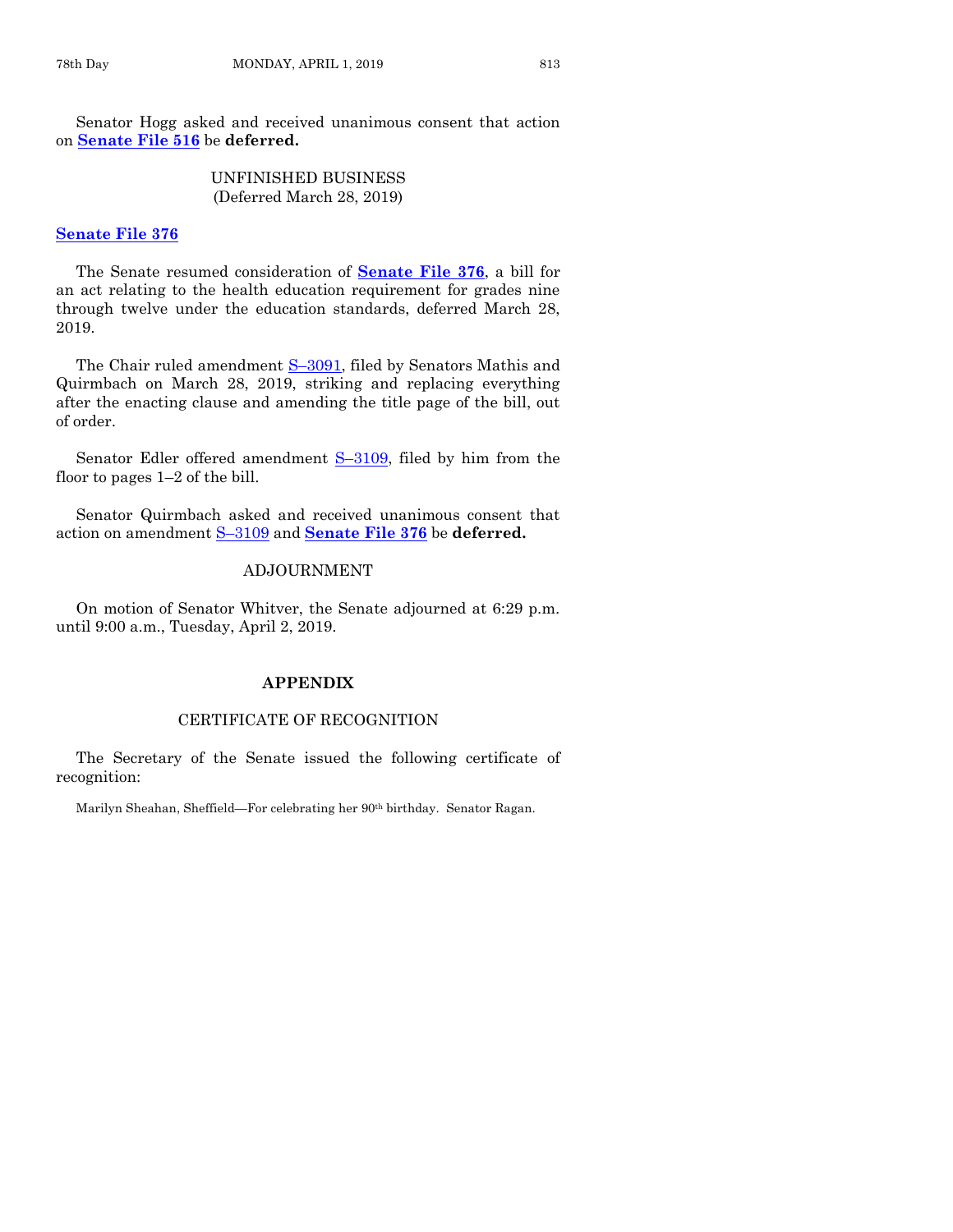# REPORT OF COMMITTEE MEETINGS

#### **RULES AND ADMINISTRATION**

**Convened:** Monday, April 1, 2019, 1:05 p.m.

**Members Present:** Whitver, Chair; Schneider, Vice Chair; Petersen, Ranking Member; Behn, Bolkcom, Feenstra, Jochum, Ragan, Sinclair, and R. Smith.

**Members Absent:** Chapman (excused)

**Committee Business:** [SR 15,](https://www.legis.iowa.gov/legislation/BillBook?ga=88&ba=SR15) [SR 17](https://www.legis.iowa.gov/legislation/BillBook?ga=88&ba=SR17)

**Adjourned:** 1:10 p.m.

#### SUBCOMMITTEE ASSIGNMENTS

#### **[House File 289](https://www.legis.iowa.gov/legislation/BillBook?ga=88&ba=HF289)**

VETERANS AFFAIRS: Carlin, Chair; Dawson and R. Taylor

### **[House File 311](https://www.legis.iowa.gov/legislation/BillBook?ga=88&ba=HF311)**

AGRICULTURE: Zumbach, Chair; Kinney and Shipley

#### **[House File 689](https://www.legis.iowa.gov/legislation/BillBook?ga=88&ba=HF689)**

VETERANS AFFAIRS: Costello, Chair; Dawson and R. Taylor

#### **[House File 737](https://www.legis.iowa.gov/legislation/BillBook?ga=88&ba=HF737)**

JUDICIARY: Zaun, Chair; Bisignano and Schultz

# INTRODUCTION OF BILL

**[Senate File 609](https://www.legis.iowa.gov/legislation/BillBook?ga=88&ba=SF609)**, by committee on Appropriations, a bill for an act relating to and making appropriations and related statutory changes involving state government entities involved with agriculture, natural resources, and environmental protection, and including effective date provisions.

Read first time under Rule 28 and **placed on Appropriations calendar**.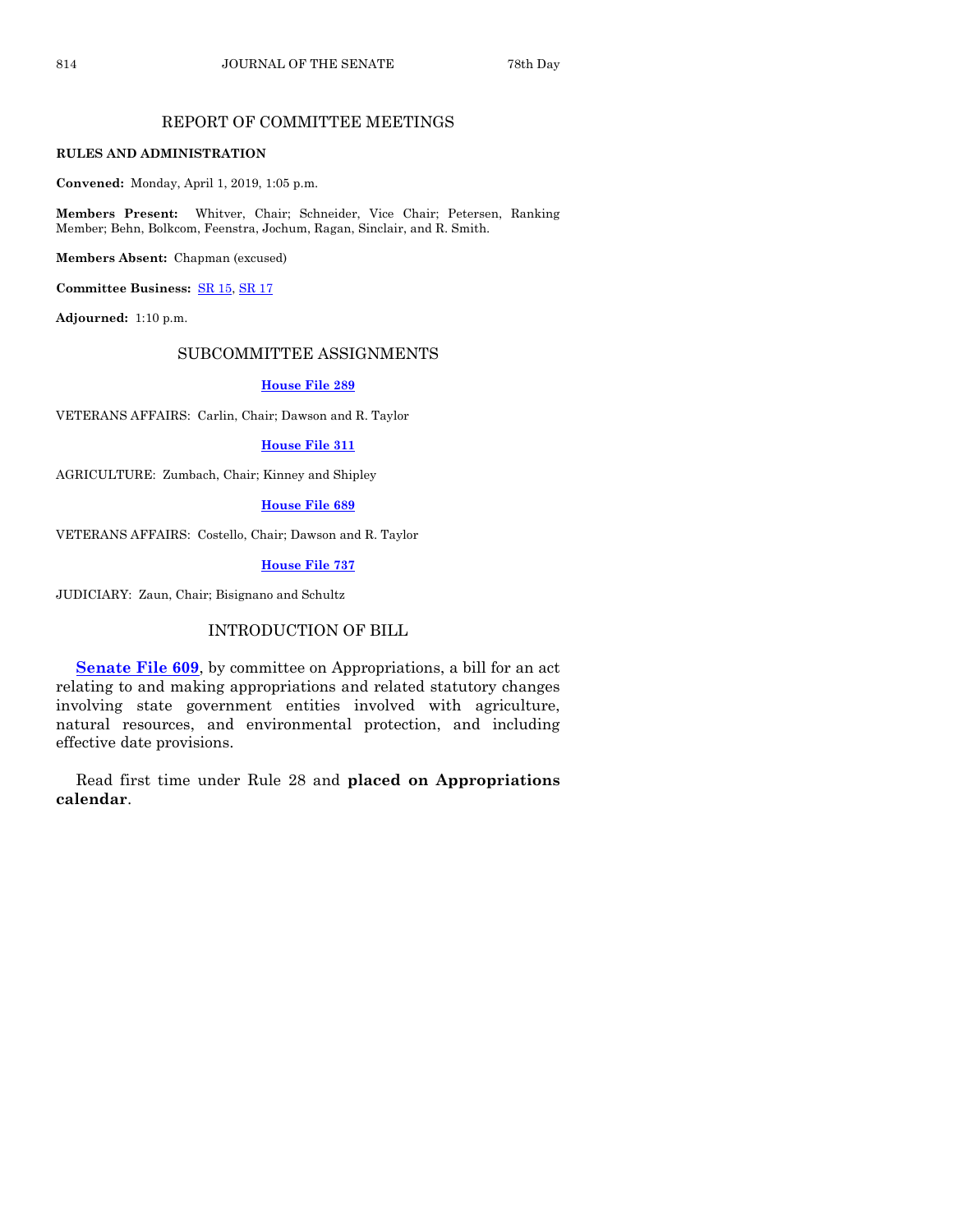# FINAL COMMITTEE REPORT OF BILL ACTION

#### **APPROPRIATIONS**

**Bill Title: \***[SENATE FILE](https://www.legis.iowa.gov/legislation/BillBook?ga=88&ba=SF609) 609 [\(SSB 1251\)](https://www.legis.iowa.gov/legislation/BillBook?ga=88&ba=SSB1251), a bill for an act relating to and making appropriations and related statutory changes involving state government entities involved with agriculture, natural resources, and environmental protection, and including effective date provisions.

#### **Recommendation:** APPROVED COMMITTEE BILL.

**Final Vote:** Yeas, 12: Kraayenbrink, Costello, Garrett, Greene, Guth, Johnson, Koelker, Lofgren, Miller-Meeks, Rozenboom, Schneider, and Shipley. Nays, 8: Bolkcom, Celsi, Dotzler, Lykam, Mathis, Ragan, T. Taylor, and Wahls. Absent, 1: Breitbach.

#### **Fiscal Note:** NOT REQUIRED UNDER JOINT RULE 17.

\*Pursuant to Rule 40, the Legislative Services Agency reported nonsubstantive changes to the members of the Appropriations Committee on Senate [File 609,](https://www.legis.iowa.gov/legislation/BillBook?ga=88&ba=SF609) and they were attached to the committee report.

# BILL ATTACHED

#### [House File 700](https://www.legis.iowa.gov/legislation/BillBook?ga=88&ba=HF700) attached to **similar [Senate File 530.](https://www.legis.iowa.gov/legislation/BillBook?ga=88&ba=SF530)**

#### REPORT OF THE SECRETARY OF THE SENATE

March 29, 2019

The Honorable Paul Pate Secretary of State Hand-Delivered

Re: Transmittal o[f Senate Joint Resolution 18](https://www.legis.iowa.gov/legislation/BillBook?ga=88&ba=SJR18)

Dear Secretary Pate:

Please find the attached [Senate Joint Resolution 18](https://www.legis.iowa.gov/legislation/BillBook?ga=88&ba=SJR18) for filing with your office and appropriate publication as set out in Section 2 of the Resolution. The Resolution deals with a proposed amendment to Iowa's Constitution relating to the right of the people to keep and bear arms.

Pursuant to Joint Senate/House Rule 21(2), this specific type of "joint resolution" does not require consideration and signature by the Governor.

Sincerely,

W. Charles Smithson **Secretary of the Senate**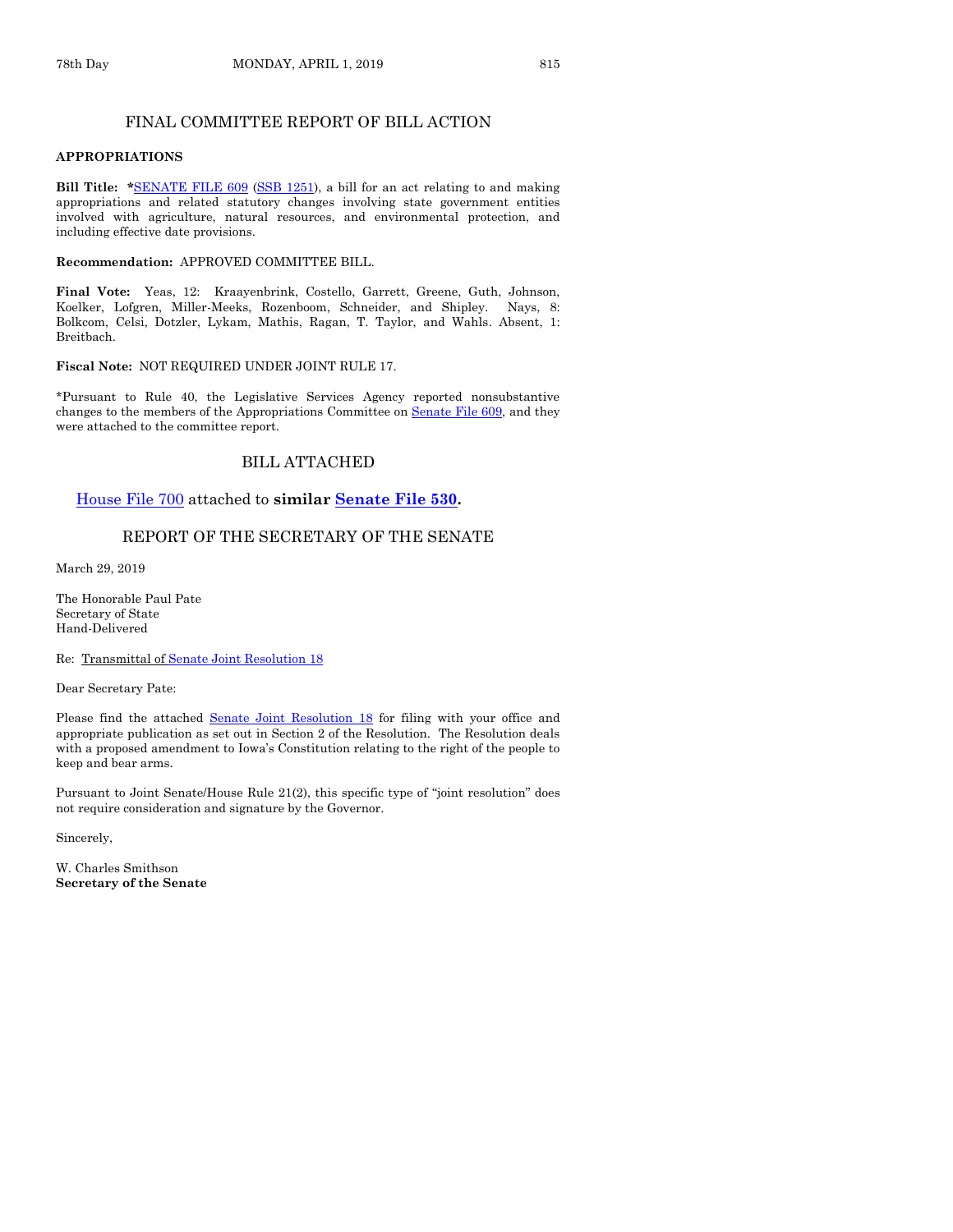# BILL ENROLLED, SIGNED, AND SENT TO GOVERNOR

The Secretary of the Senate submitted the following report:

MR. PRESIDENT: The Secretary of the Senate respectfully reports that the following bill has been enrolled, signed by the President of the Senate and the Speaker of the House, and presented to the Governor for her approval on this 29th day of March, 2019.

[Senate File](https://www.legis.iowa.gov/legislation/BillBook?ga=88&ba=SF556) 556.

W. CHARLES SMITHSON Secretary of the Senate

# BILL SIGNED BY THE GOVERNOR

A communication was received announcing that on March 29, 2019, the Governor approved and transmitted to the Secretary of State the following bill:

**[Senate File 556](https://www.legis.iowa.gov/legislation/BillBook?ga=88&ba=SF556)** – Relating to the membership of the life and health insurance guaranty association, assessments to member insurers for insurance written by impaired or insolvent member insurers, and including applicability and effective date provisions.

# GOVERNOR'S APPOINTEES PLACED ON EN BLOC CONFIRMATION CALENDAR

The following appointees, assigned to standing committees for investigation, were placed on the En Bloc Confirmation Calendar with recommendation for confirmation:

#### **EDUCATION**

Andrew Beer – Iowa Autism Council Dr. Matthew O'Brien – Iowa Autism Council Blake Stephenson – Iowa Autism Council Michael Zehr – Iowa Autism Council

Diane Campbell – Early Childhood Iowa State Board Richard Clewell – Early Childhood Iowa State Board Zachary Stier – Early Childhood Iowa State Board

Floyd Athay – Board of Educational Examiners David Harper – Board of Educational Examiners Mary Johnson – Board of Educational Examiners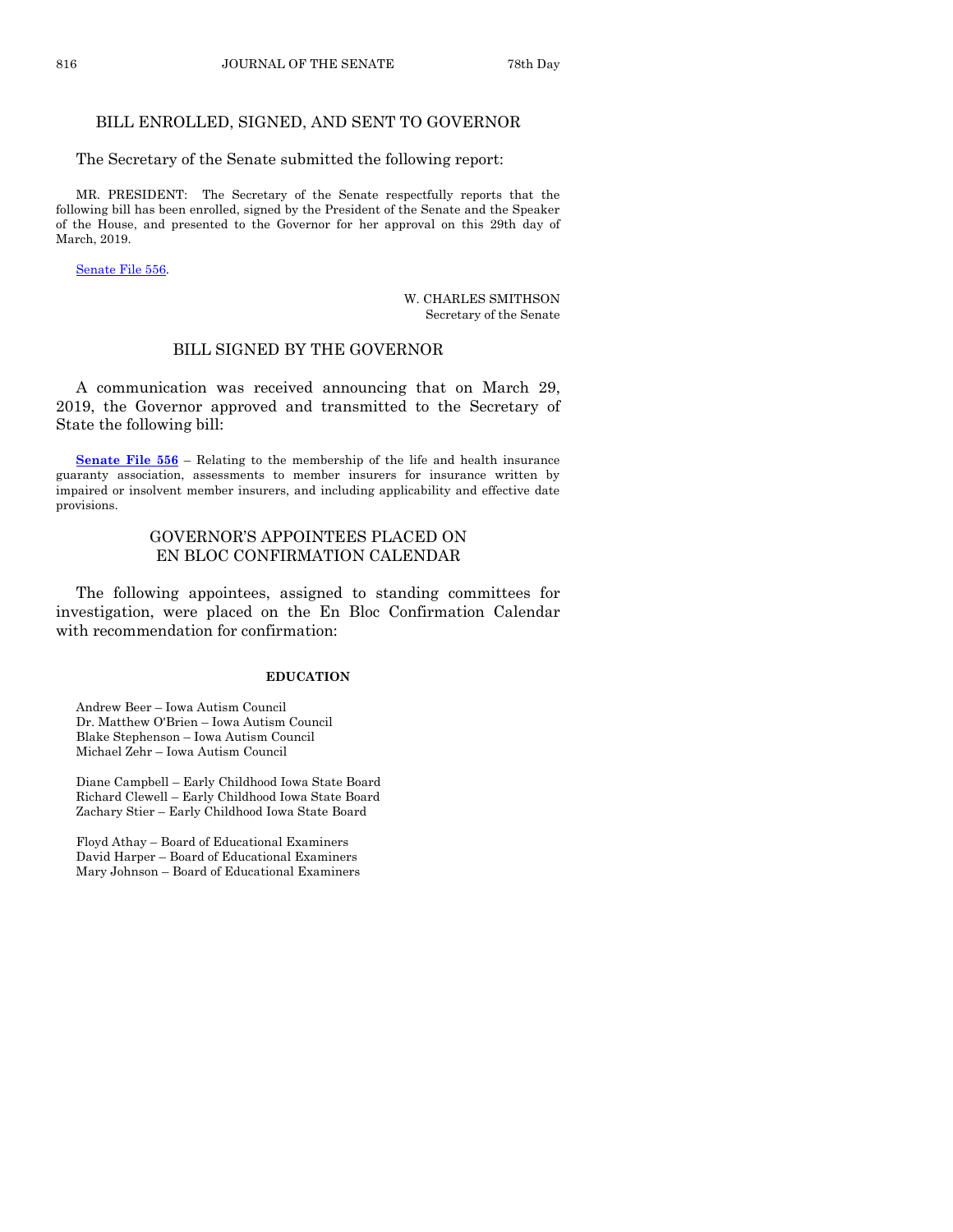Mary Martha Bruckner – School Budget Review Committee Leland Tack – School Budget Review Committee

#### **HUMAN RESOURCES**

Carole Dunkin – Commission on Aging Suzanne Heckenlaible – Commission on Aging Steve Van Oort – Commission on Aging

John Hollinrake – Board of Athletic Training Christopher Kamm – Board of Athletic Training Christopher Wiedmann – Board of Athletic Training

Echo Kent – Board of Behavioral Science Kerry Lust – Board of Behavioral Science

Sarah Madojemu – Child Advocacy Board Angela Stokes – Child Advocacy Board

Carol Earnhardt – Health Facilities Council

Eric Kohlsdorf – Healthy and Well Kids in Iowa (HAWK-I) Board Dr. Kaaren Vargas – Healthy and Well Kids in Iowa (HAWK-I) Board

Carol Forristall – Council on Human Services Rebecca Peterson – Council on Human Services Rick Sanders – Council on Human Services

Caleb Knutson – Commission of Latino Affairs Valerie Nolte – Commission of Latino Affairs Gilbert Nunez – Commission of Latino Affairs

Dr. Joseph Cowley – Mental Health and Disability Services Commission Teresa Daubitz – Mental Health and Disability Services Commission Shari O'Bannon – Mental Health and Disability Services Commission Maria Sorensen – Mental Health and Disability Services Commission Cory Turner – Mental Health and Disability Services Commission

Amanda Gallant – Board of Sign Language Interpreters and Transliterators Susan Tyrrell – Board of Sign Language Interpreters and Transliterators

Teresa Aoki – Commission on Tobacco Use Prevention and Control Lorene Mein – Commission on Tobacco Use Prevention and Control Robert Nichols – Commission on Tobacco Use Prevention and Control Michele Sandquist – Commission on Tobacco Use Prevention and Control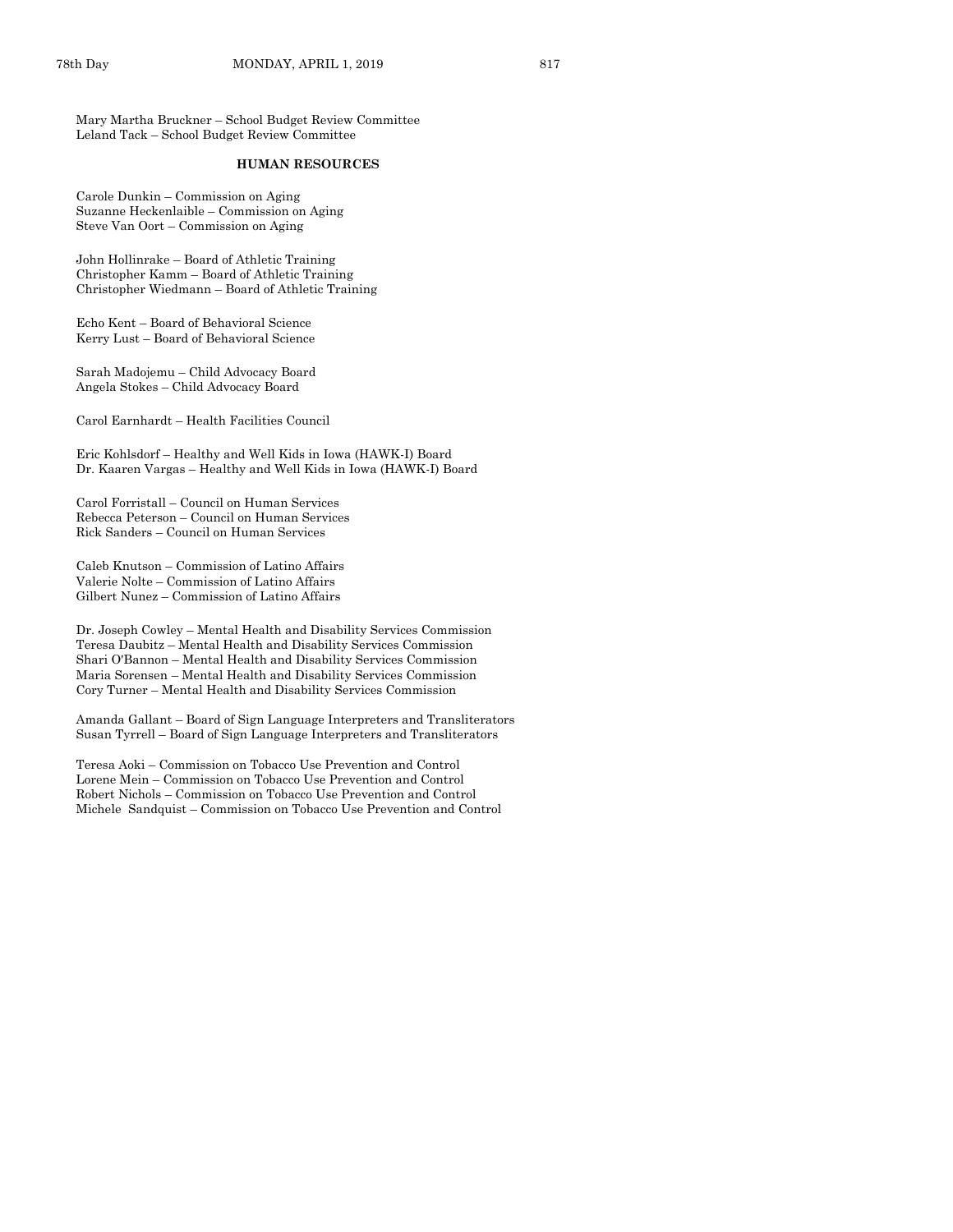# GOVERNOR'S APPOINTEES PLACED ON INDIVIDUAL CONFIRMATION CALENDAR

The following appointees, assigned to standing committees for investigation, were placed on the Individual Confirmation Calendar with recommendation for confirmation:

#### **EDUCATION**

Phil Hemingway – Board of Educational Examiners

David Barker – State Board of Regents Milt Dakovich – State Board of Regents Frederick Lindenmayer – State Board of Regents

## WITHDRAWAL OF GOVERNOR'S APPOINTEES

The following letters from the Governor were received in the office of the Secretary of the Senate on April 1, 2019:

I am withdrawing the name of Mary Johnson to serve as a member of the Board of Education Examiners from further consideration by the Senate.

I am withdrawing the name of Joseph Crowley to serve as a member of the Mental Health and Disability Services Commission from further consideration by the Senate.

I am withdrawing the name of Mary Meyers to serve as a member of the Mental Health and Disability Services Commission from further consideration by the Senate.

> Sincerely, KIM REYNOLDS Governor

# GOVERNOR'S DEFERRAL LETTERS

The following letters from the Governor were received in the office of the Secretary of the Senate on April 1, 2019:

Pursuant to Iowa Code section 2.32, please accept this letter as the notice of deferment of the appointment to the Board of Educational Examiners, formerly held by Dan Dutcher. This appointment has been deferred because our Administration has initiated, but has not yet completed, the selection process which will result in determining the most appropriate person to nominate for this position.